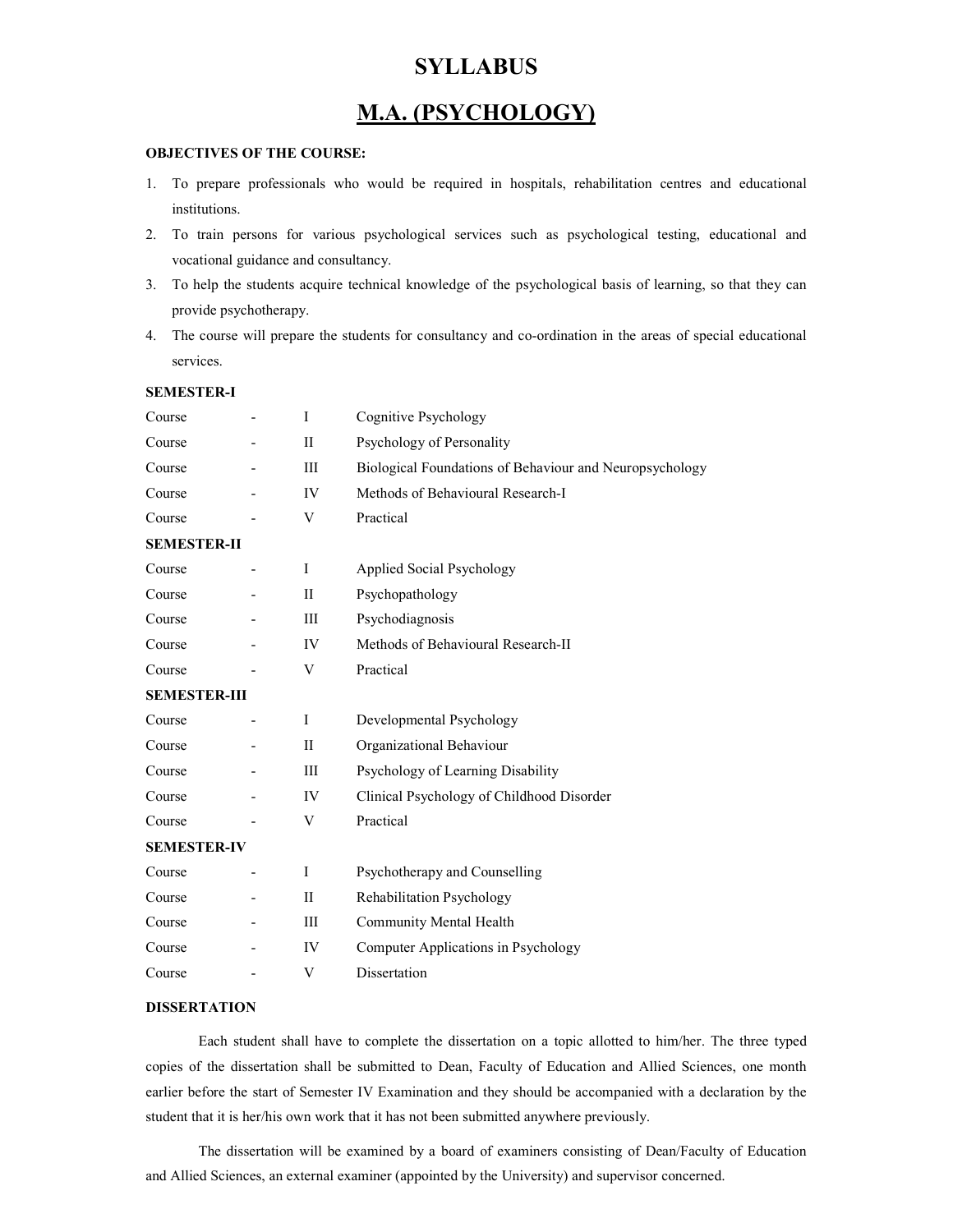# CONTINUOUS COMPREHENSIVE EVALUATION

- i) Eight Tests and Assignments (Two from each paper)
- ii) Seminar/Symposia
- iii) Participation in Co-curricular Activities (Behaviour and conduct)

Students will be evaluated by departmental teachers. The assignment will be evaluated by the respective subject-teachers.

#### FIRST SEMESTER

# PAPER-I: COGNITIVE PSYCHOLOGY

# **OBJECTIVES**

- 1. .To understand psychological and physiological basis of human behavior.
- 2. To understand the basic concepts and developments in the areas of attention, perception, learning, memory, problem solving and reasoning.

# COURSE CONTENT

- 1. Attention: Concepts and Mechanisms, Selective Attention: Determinants and Theories Broadbent, Treisman and Deutsch and Deutsch, Norman Models, Sustained Attention, Theories Expectancy, Signal Detection, Arousal, Habituation; Intensive Properties of Attention, Fluctuations of Attention, Attention Span.
- 2. Perception: Form Perception: Figure formation backward masking; theories of Form Perception: Gestalt, Ecological optics (Gibson), Multi-level Expectancy (Hebb), Information Processing (Broadbent): Space Perception, Time Perception and Movement Perception.
- 3. Learning: Process and Methods; Theories Classical and Operant Conditioning, Hull, Tolman and Gutherie.
- 4. Memory: Models of memory: Structural and levels of processing models, Tulving's Episodic, Autobiographical and Procedure models; McClelland's PDP approach; Sensory Memory, Iconic and Echoic memories – Measures and empirical features; Short-term Memory; Methodology, Size and Codes, Longterm memory: Determinants of Accuracy – interference, Context and Encoding Specificity, Autobiographical Memory: Flash back memories, Eye-witness Testimony, Memory improvement.
- 5. Problem Solving and Reasoning: Classification of Problems, Newell and Simon's theory, Problemsolving approaches, Means-end heuristics and the analogy approach and other strategies. Types and errors in reasoning processes: deductive and inductive hypotheses testing, theories of thought processes.

- 1. Dember, W.N. and Warm, J.S. (1960). Psychology of perception, Holt-Rinehart and Winstoh, New York.
- 2. Broota, K.D. (1988). Perceptual and cognitive processes, In: Janak Pandey(ed.) Psychology in India: The State of Art, Sage Pub., New Delhi.
- 3. Martindale, C. (1981). Cognition and consciousness, The Dorsey Press.
- 4. Kling, J.W., Riggs, H.A. (Eds.) (1971). Woodworth and Schlosberg's: Experimental Psychology (3<sup>rd</sup> Edition): New York.
- 5. D'Amato, M.R. (1970). Experimental Psychology: Methodology, Psychophysics and Learning, McGraw-Hill, New York.
- 6. Hulse, S.H. Egeth H, and Deese J. (1980). The Psychology of Learning, Mc Graw-Hilll, New York (5<sup>th</sup> Ed.).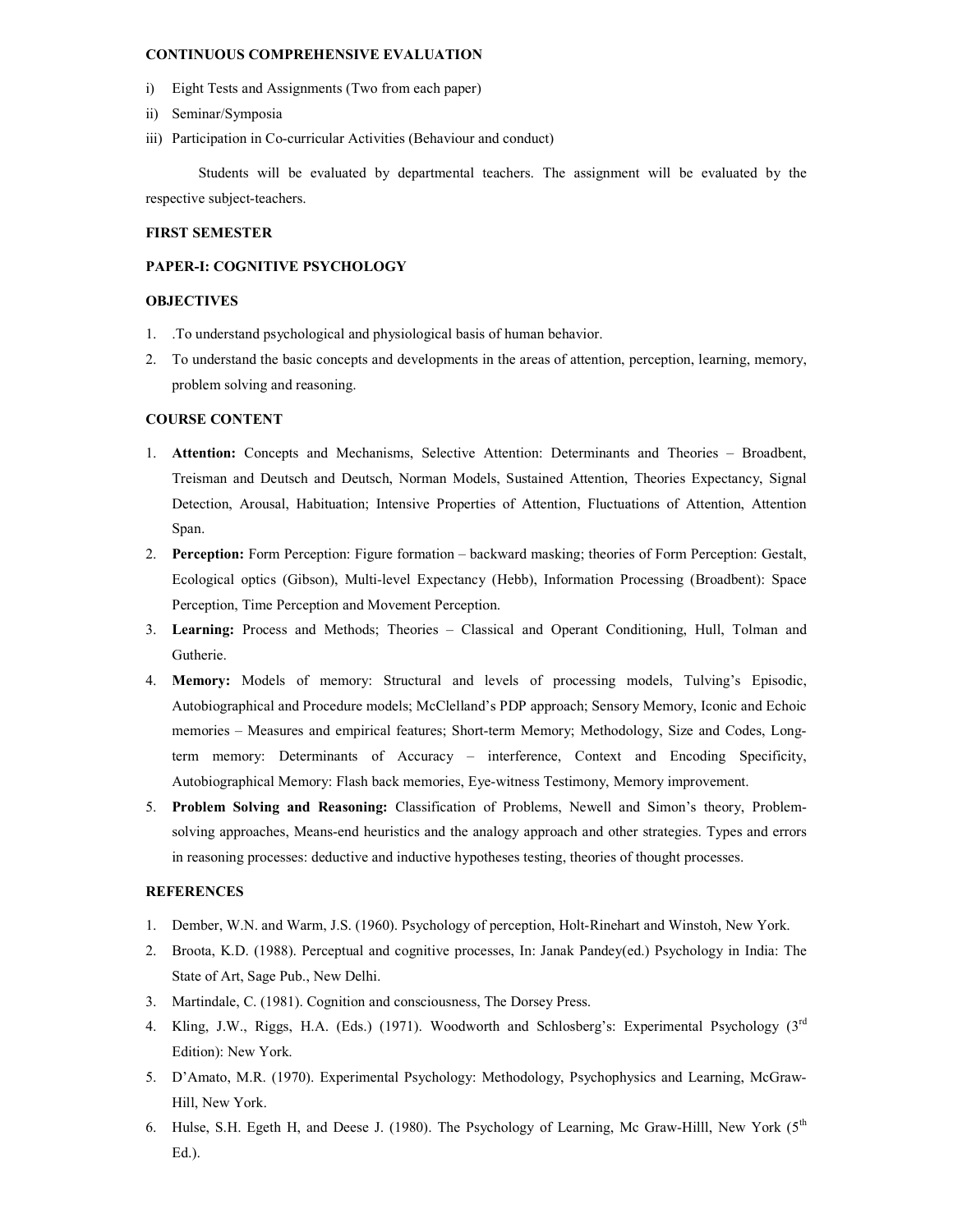- 7. Hilgard, E.R. & Bower G. (1975). Theories of Learning, Prentice-Hall of India (4<sup>th</sup> Ed.).
- 8. Galotti, K.M. (1999). Cognitive psychology in and outside laboratory, Mumbai; Thomson Asia.
- 9. Matlin, Margaret W. (1995). Cognitive (III ed.) Prism Books Pvt. Ltd., Bull Temple Road, Basavasigudi, Bangalore 560019.
- 10. Snodgrass, J.G. et.al. (1985). Human experimental psychology, New York; Oxford University Press.
- 11. Reed, S.K. (1988). Cognition: Theory and Application (III ed.) Pacific Grove, California: Brooks/Cole Publishing Company.
- 12. Hewes, M.B. (1990). The psychology of human cognition, New York: Pergamon Press.
- 13. Snodgrass: Berger and Haydon (1985). Human experimental psychology. New Delhi, Oxford University Press.

#### PAPER-II: PSYCHOLOGY OF PERSONALITY

# **OBJECTIVES**

- 1. To understand structure and construction of human personality.
- 2. Have sound knowledge of different theoretical aspects of personality.
- 3. To acquire knowledge of different methods of assessing human personality.

### COURSE CONTENT

- 1. Personality: Meaning and Definitions of Personality: Factors influencing Personality: Physical Factor, Chemical Factor, Social Factor, Heredity Factor.
- 2. Classification of Personality: Trait and Type Theories (Allport and Sheldon).
- 3. Theories of Personality
	- i) Classical Psycho-analysis: (Freud, Adler, Jung) and Post-Freudian (Sullivan).
	- ii) Factorial Approach to Personality: Cattell
	- iii) Humanistic Approach: Maslow and Rogers.
	- iv) Behaviouristic Approach: Skinner and Eysenck.
	- v) Social Learning Approach: Miller and Dollard, Rotter and Bandura, Mischel's cognitive-behavioural theory.
- 4. Personality Development: Methods of Study- Longitudinal and Cross-Sectional, Stages of Development (Erikson), Cognitive Development (Piaget) and Moral Development (Kohlberg).
- 5. Special Study of Adolescent.
- 6. Personality Assessment: Subjective, Objective and Projective- Concepts, Merits and Demerits; Personality Test – Rorschach Ink-Blot, TAT, MMPI, 16 PF.

- 1. Burger, J.M. (1990). Personality Theory and Research, Wordsworth Pub. Co.
- 2. Hall, C.S. and Lindzey, G. (1978). Theories of Personality (3<sup>rd</sup> Ed.) Jhon Wiley Sons.
- 3. Pervin, L.A. (1984). Personality Theory and Research (4<sup>th</sup> Ed.) John Wiley Sons.
- 4. Hjelle, L.A. and Ziegler, D.J. (1976). Personality Theories, Mc Graw Hill & Co.
- 5. Wiggin, J.S., Renner, B.K., Clow, G.L. and Rose, R.J. (1971). The Psychology of Personality, Addison-Wesley Co. California.
- 6. Eysenk, H.J. (1980). A Model of Personality, Springer-Verlag.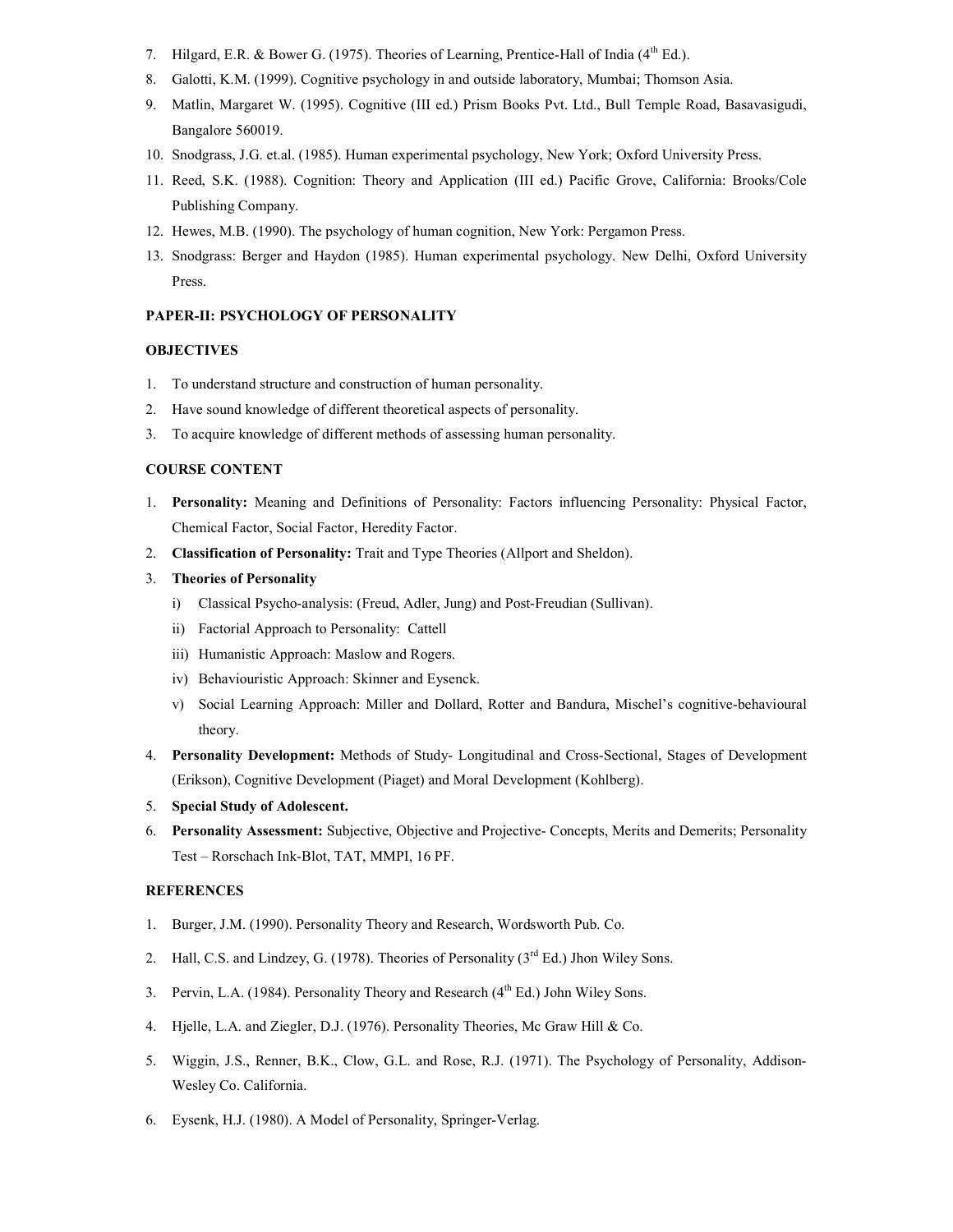- 7. Liebert, R.M. and Spiegler, M.D. Personality Strategies and Issues. Pacific Grove, California, Brooks/Cole Publishing Company.
- 8. Biscoff, E.J. (1970). Interpreting personality theories, New York: Harper and Roe.
- 9. Hijlle, L.A. and Zeigler, D.J. (1991). Personality theories: Basic assumptions, research and applications,  $2<sup>nd</sup>$ ed. international Student Edition, McGraw Hill, International Book Co.
- 10. Pervin, L.A. (1975). Personality: Theory, assessment and research, 2<sup>nd</sup> Ed. New York: Wiley International ed.
- 11. Sahakian, W.S. (1965). Psychology of personality: Readings in theory, Chicago: Rand Mc Nally College Publication Co.
- 12. Magnusson, D. and Endler, N.S. (1977). Personality at crossroads, New Jersey, Hillsdale: Lawrence Eribaum Associates.

# PAPER-III: BIOLOGICAL FOUNDATIONS OF BEHAVIOUR AND NEUROPSYCHOLOGY

# **OBJECTIVES**

- 1. To gain primary knowledge of structure of human brain.
- 2. To learn the relationship between human brain and behavior.
- 3. To get knowledge of neuropsychological problems.
- 4. To get understanding of assessing neuropsychological problems.

# COURSE CONTENT

#### Section-I: Biological Foundations of Behaviour

- 1. Sensory Processes: Physiological Bases of Vision: Structure and Functions of Eye, Visual Adaptation and Acuity, Colour Vision, Theories of Colour Vision, Audition: Structure and Functions of Ear. Theories of Audition, Gustatory and Kinesthetic Sensations; Anatomy of Gustatory Receptors, Kinesthetic sensation and types.
- 2. Structure and organization of central nervous system: The Spinal Cord, Division of the Brain, The Brainstem, The Cerebellum, The Cerebral Cortex.
- 3. Neurone: Microscopic structure, the nerve impulse and synaptic transmission, chemical and metabolic aspects, the resting potential, exicitation and spike potential.

# Section-II: Neuropsychology

- 4. Introduction to Neuropsychology: Brain and behavior relationship.
- 5. Frontal lobes: Temporal lobes, Parietal lobes and Occipital lobes, Functional specialization, Disturbances in function of various lobes and syndromes.
- 6. Cerebral dominance: Handedness, Split-brain, Divided Visual Fields, Dichotic Listening Studies, Sex difference in cerebral organization.
- 7. Neuropsychological Assessment: Luria-Nebraska and Halstead-reitan Neuro-psychological Test Batteries, Psychophysiological recording.

- 1. Gilinsky, A.S. (1984). Mind and Brain-Principles of Neuropsychology, New York, Pergamon Publisher.
- 2. Golden, C.J. and Vincent, P.J. (1983). Foundations of Clinical Neuropsychology, New York: Plenum Press.
- 3. Diamond S.J. (1980). Neuro psychology: A Textbook of systems and psychological Functions of the Human Brain, Sydney: Butterworths.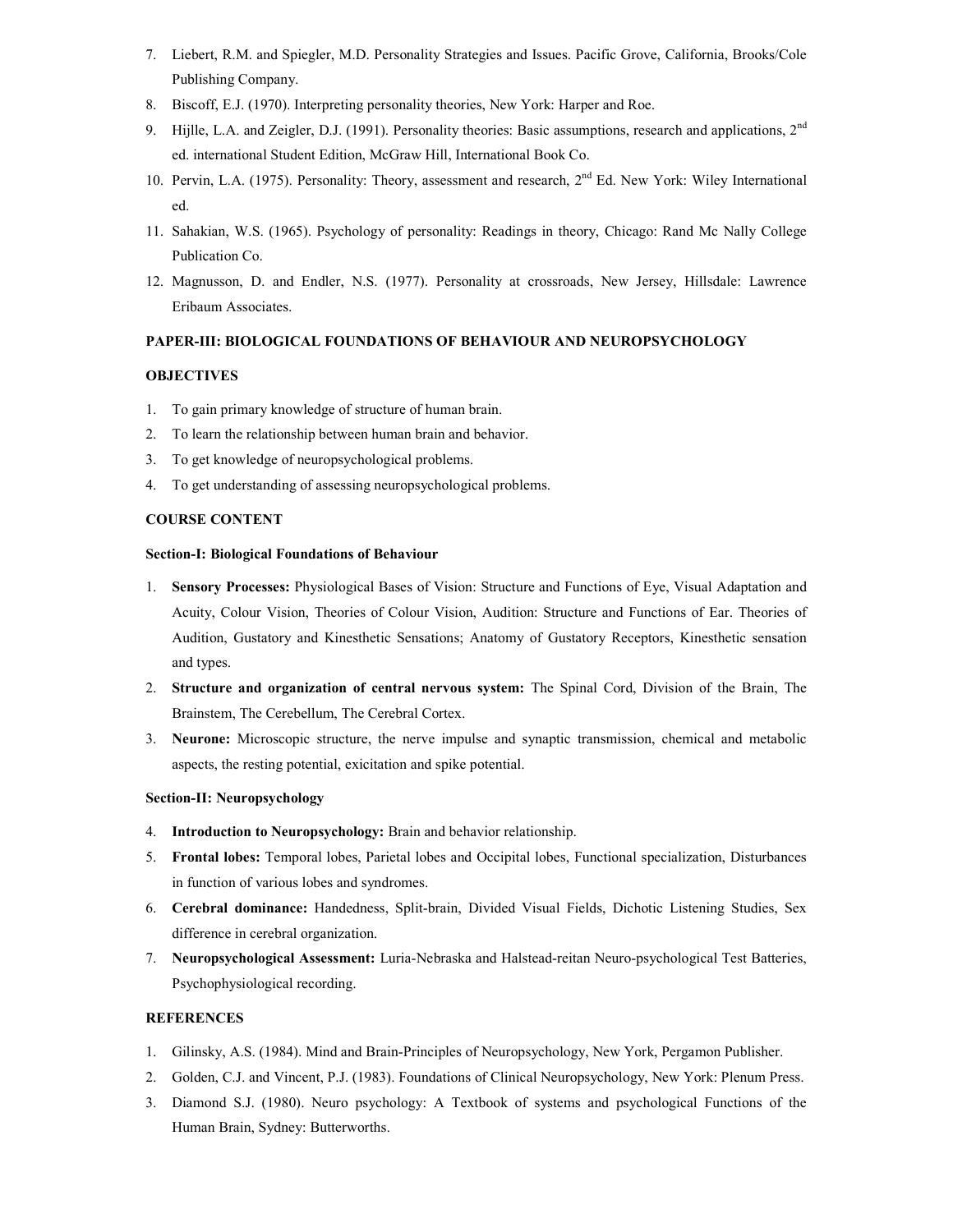- 4. Bradshaw, J.L. and N.C. (1983). Human Cerebral Assymetry; Prentice Hall.
- 5. Beaumont, J.G. (1983). Introduction to Neuropsychology, Blackwell Scientific Publications.
- 6. Lezak, M.D. (1983). Neuropsychological Assessment ( $2<sup>nd</sup> Ed$ .), Oxford Press, New York.
- 7. Klob, B. and Winshaw (1905). Fundamentals of Human Neuropsychology, New York Freman.
- 8. Walsh, K. (1994). Neuropsychology: A Clinical Approach; d. Churchill Livingston, Edinburgh.
- 9. Whitaker, H.A. (1988). Neuropsychological studies of nonfocal brain damage. New York: Springer-Verlag.
- 10. Heilman, K.M. and Vatenstein, E. (1993). Clinical neuropsychology, New York: Oxford University Press.
- 11. Kolb, B. and Whisaw, I.Q. (1990). Fundamentals of human neuropsychology, New York: Freeman, W.H.
- 12. Ottoson, D. (1987). Duality and Unity of the brain, London: MacMillan.
- 13. Boller, F. and Grafman, J. (1988). Handbook of neuropsychology, New York: Elsevier.

# PAPER-IV: METHODS OF BEHAVIOURAL RESEARCH-I

# **OBJECTIVES**

- 1. To make students able to understand the basics of psychological research.
- 2. Have in depth knowledge of research, design and sampling.
- 3. To get knowledge of basic statistics.

#### COURSE CONTENT

#### SECTION-I

- 1. Psychological Research: Meaning, Nature, Need and Importance of Psychological Research.
- 2. Major Approaches to Psychological Research: Descriptive Research, Survey Research, Experimental Research, Ex-Post Facts Research, Laboratory and Field Research, Action Research.
- 3. The Research Process: Selection of Research Problem, Survey of Related Literature, Aims of the Study, Formulation of Hypotheses; Data Collection, Analysis of Data, Findings, Interpretations and Conclusions.
- 4. Population and Sample: Meaning and Definition of Population, Sample and Sampling, Methods of Sampling: Probability Sampling and Non-Probability Sampling; Errors in Sampling.

#### SECTION-II

- 5. Measures of Central Tendency; Measures of Variability and Percentile.
- 6. Normal Distribution Curve: Characteristics; Application: Determination of standard score from raw score; Determination of percent of cases between the given standard scores from the mean, Determination of standard scores from the mean against the given percentage; Determination of cases below the given standard scores, Determination of percent and number of cases scoring below/above a certain raw score.
- 7. Chi-square: Meaning and Assumption; Application: Testing deviation of observed frequencies from expected frequencies against equal probability or null-hypothesis, Testing deviation of observed frequencies from expected frequencies against normal distribution hypothesis, testing hypothesis or independence when observed frequencies are given in 2x2 contingency table.
- 8. Correlation: Product-moment correlation: Ungrouped data and grouped data (Scatter Diagram); Rank difference correlation coefficient: merits and demerits; biserial correlation coefficient, Point-biserial correlation coefficient, tetrachoric correlation coefficient; Phi-coefficient.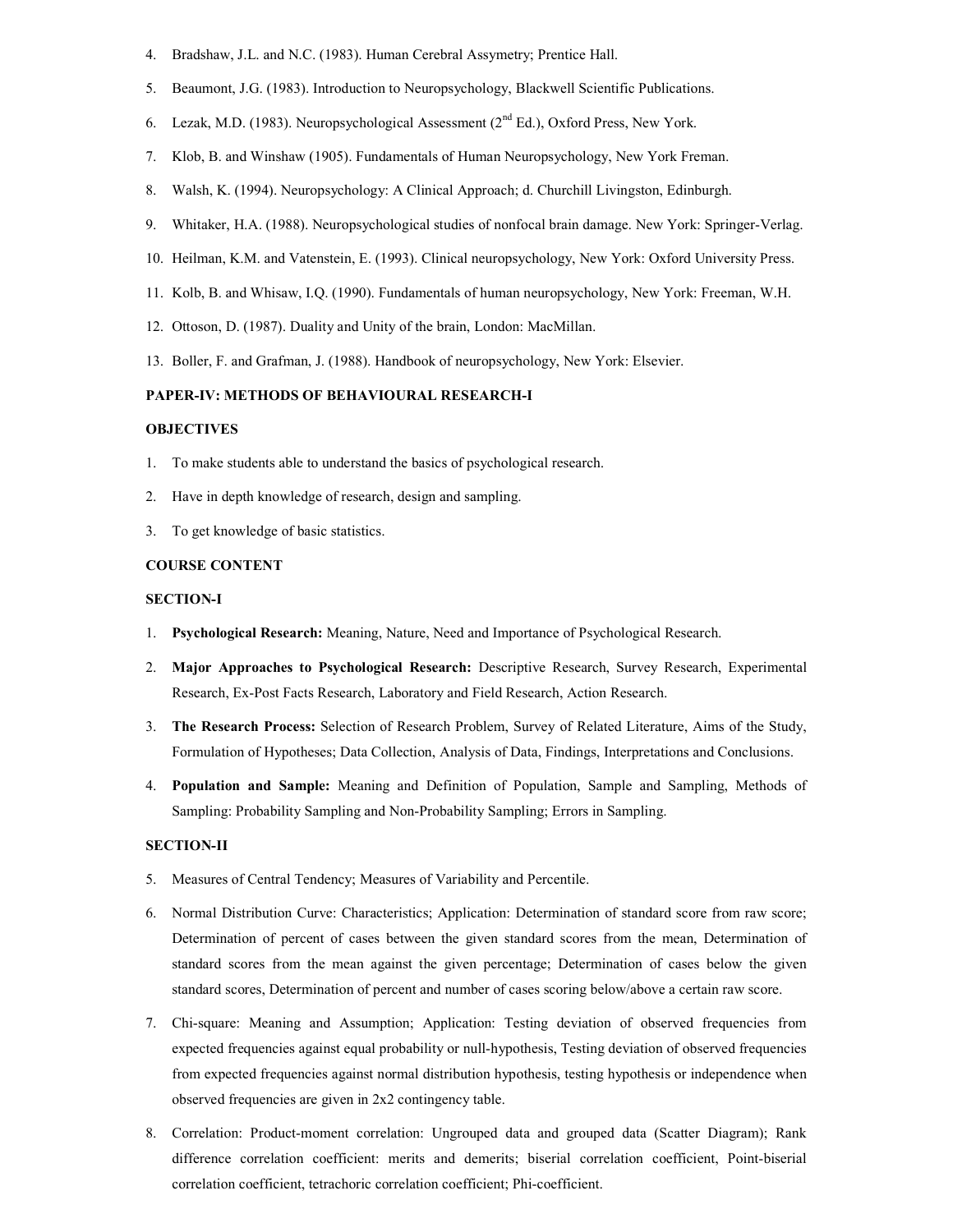9. Multiple correlation and partial correlation (first order only), Prediction: (i) Measurement from Measurement (ii) Prediction of an unknown measurement from two known measurements.

Note: The candidates are required to attempt five questions in all selecting at least two questions from any section. The paper-setter will set ten questions in all i.e. five questions from each section. The statistical tables will be supplied to the candidates. The students are allowed to use Calculators in the examination.

# **REFERENCES**

- 1. Chadha, N.K. and Sehgal, P.R.L. (1984). Statistical Methods in Psychology, New Delhi E.E.P.
- 2. Fruchter, B. (1967). Introduction to factor analysis, New Delhi East-West Press.
- 3. Kerlinger, F.N. (1964). Foundations of Behavioural Research, New York, Rinehart and Winston.
- 4. Guilford, J.P. (1954). Psychometric Methods, New York: McGraw Hill.
- 5. Kurts, A.K. and Mayo, M.T. (1979). Statistical Methods in Education and Psychology. Springer-Venlag.
- 6. Lindzey, G. and Aronson, E. (Ed.) (1975). The Handbook of Social Psychology. Vol. 2, New Delhi: Amerind Publishing Co.
- 7. Nunnally, J.C. (1967). Psychometric Theory, New York, McGraw Hill.
- 8. Runkel, P.J. and McGraw J.E. (1972). Research on Human Behaviour; A Systematic Guide to Methods, New York, Holt Rinehart and Winston.
- 9. Seigal, S. (1956). Non-parametric Statistics, New York: McGraw Hill.
- 10. Singh, A.K. (1986). Tests, Measurements and Research Methods in Behavioural Sciences. New Delhi, Tata McGraw Hill.
- 11. Townsend J.L. (1953). Introduction to Experimental Psychology and social, New York: McGraw Hill.

# PAPER-V: PRACTICAL

#### **OBJECTIVES**

- 1. To get knowledge of administrating experiments and tests.
- 2. To be able to analyze and interpret data.

# EXPERIMENTS

- 1. Reversible perspective
- 2. Perceptual Grouping
- 3. Transfer of Training
- 4. Maze Learning
- 5. Person Perception

#### TESTS

- 1. Wechsler's Adult Performance intelligence Scale (WAIS)
- 2. Bhatia's Performance Scale of Intelligence
- 3. Seguin Form Board
- 4. Raven's Progressive Matrices (Standard)

The examination for practical will be held in three parts. Part-I (30%) The work done design the session i.e. eight experiments/tests will be evaluated. The evaluation will be done on the basis of experiments/tests performed and duly checked by the teacher concerned. Positive (70%) One of the eight experiments/tests, set by the examiner, would be performed by the candidate. Evaluation will be done on the following: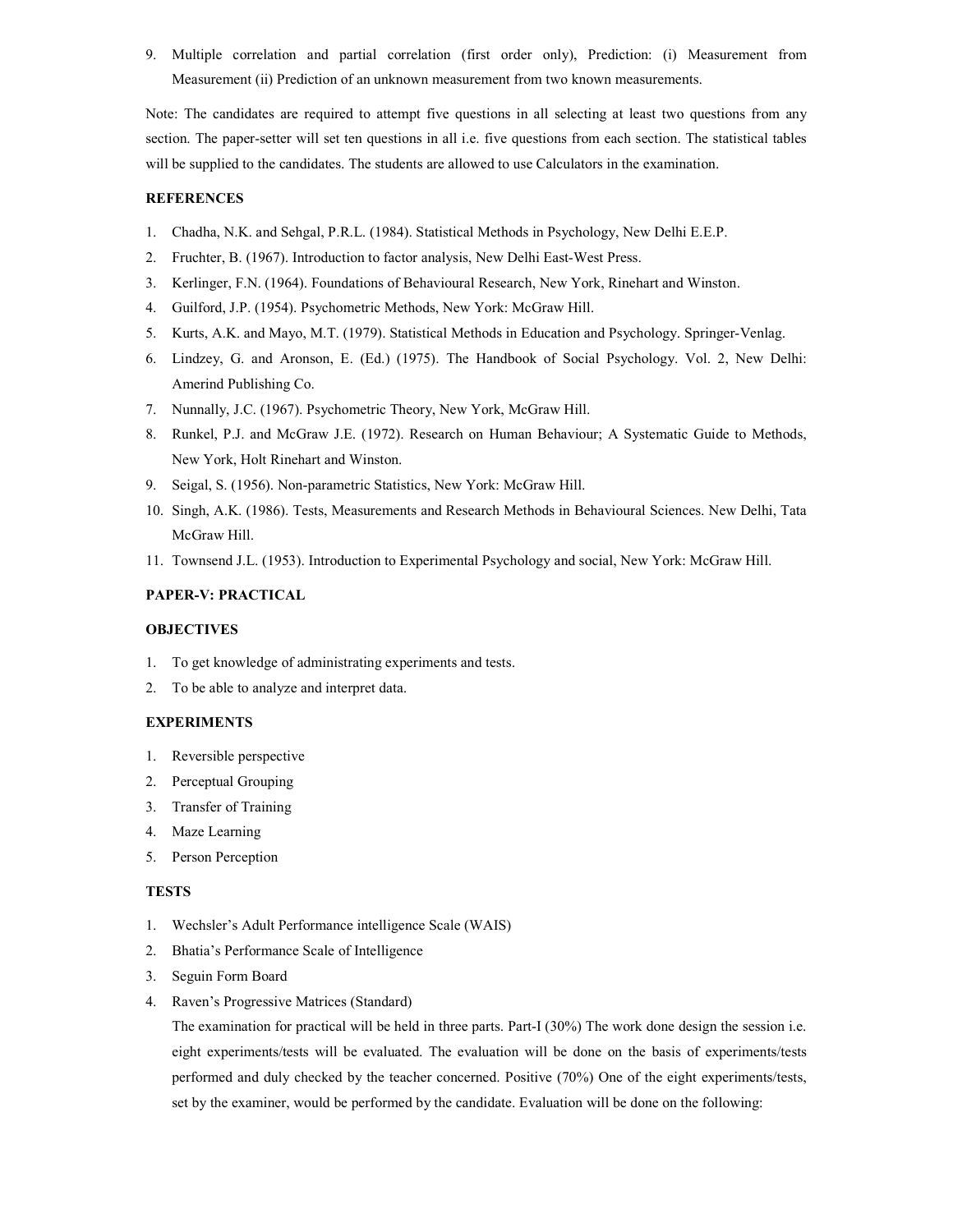- (i) Design and performance
- (ii) Write up
- (iii) Viva

#### **REFERENCES**

- 1. McGuigan, F.J. (1969). Experimental Psychology: A Methodological Approach Prentice- Hall New York.
- 2. Mohsin, S.M. (1976). Experiments in Psychology. Orient Longman, New Delhi.
- 3. Postman, L. and Egan, J.P. (1949). Experimental Psychology. Harper and Row, New York.
- 4. Zinser, O. (1984). Basic Principles of Experimental Psychology, McGraw Hill.

#### SECOND SEMESTER

#### PAPER-I: APPLIED SOCIAL PSYCHOLOGY

# **OBJECTIVES**

- 1. To understand the contextual nature of social behavior.
- 2. To get good understanding of human behavior in society.
- 3. Learn to make attitude scales.
- 4. Acquire knowledge of various problems in societies.

#### COURSE CONTENT

- 1. Theoretical foundation of social psychology: Psychoanalytic, cognitive and behaviouristic theories.
- 2. Interpersonal relations and influence: Affiliation, Interpersonal attraction and gender identity, compliance and obedience, conformity, prosocial behavior and interpersonal conflict.
- 3. Groups: Types, social facilitation, group dynamics, leadership and political behavior.
- 4. Social cognition and person perception: categorization of schemes, casual judgment, attribution rules, schemas in perception, impression formation.
- 5. Attitude: concept, formation and change, individual differences in persuability. Attitude scaling. (Likert and Thurston)
- 6. Current social problems: Aggression and violence conflict resolution, isolation and crowding, personal space, noise, cognitive overload, prejudice and intergroup relations, socio-economic deprivation.

- 1. Wrightsman, L.S. (1977). Social Psychology, Brooks/Cole Publishing Company California.
- 2. Myers, D.G. (1988). Social Psychology McGraw Hill Book Company, New York.
- 3. Baum, A. Fisher, J.D. and Singer, J.E. (1985). Social Psychology, Random House, New York.
- 4. Morris Resenberg and Ralph H. Turner (1981). Social Psychology: Sociological perspective, Basic Books, inc Publishers, New York.
- 5. Newcom, Turner and Convese: Social Psychology (1965). A Study of Human Interaction, London, Routledge and Kegan Paul Ltd.
- 6. Sinha, Tripathi and Mishra: Deprivation its Social roots and psychological consequences, concept publishing co., New Delhi.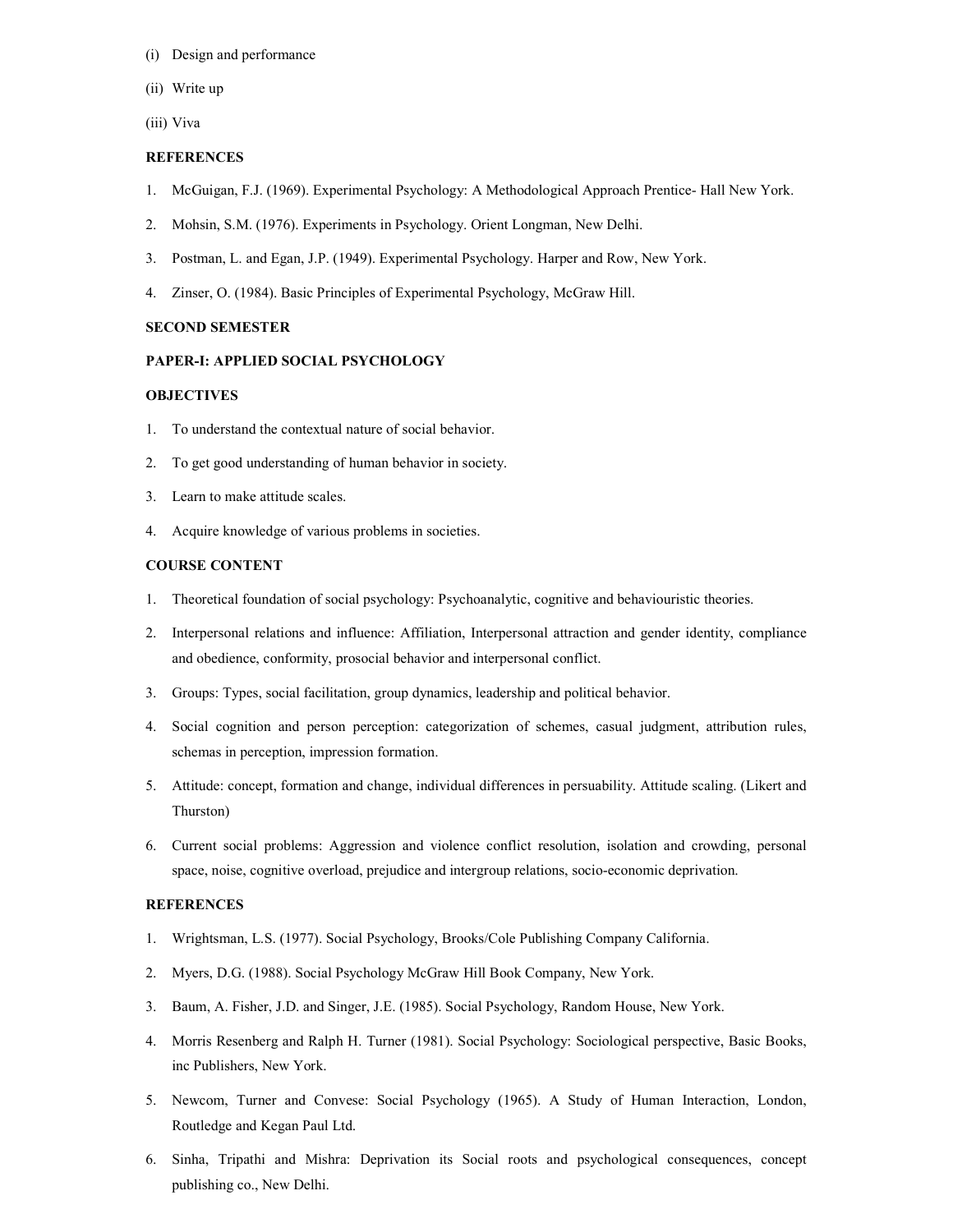- 7. Lindzey, G. and Aronson, E. (Eds.) (1968). Handbook of social psychology (Vol. 1-5) New York, Rinehart and Wilson.
- 8. Cartwright, D. and Zander, A. (Eds.) Group dynamics: Research and theory (3<sup>rd</sup> Ed.) New York, Harper and Row.
- 9. Hartley, E.L. (Ed.) Readings in social psychology, New York, Rinehart and Winston.
- 10. Festinger, L. (1957). A theory of cognitive dissonance, Stanford.
- 11. Bales, R.F. (1950). Interaction process analysis; A method for studying small groups.
- 12. Berlyne, D.E. (1960). Conflict arousal and curiosity, New York, McGraw Hill.
- 13. Taguiri, R. and Petrulo, L. (Eds,) (1968). Person perception and interpersonal behaviiour, Stanford University Press.
- 14. Thibaut and Kelly, H.H. (1959). Social psychology of groups, New York: John Wiley.
- 15. Mishra, G. (Ed.) (1990). Applied social psychology of groups, New York.
- 16. Mishra, G. (1998). Applied social psychology, New Delhi, Sage.
- 17. Kretch, D. Crutchfield, R.S. (1948). Theory and problems of social psychology.
- 18. Semin R.G. and Fiedler, K. (Eds.) (1996). Applied Social Psychology, London, Sage.

# PAPER-II: PSYCHOPATHOLOGY

# **OBJECTIVES**

- 1. To acquaint students with various manifestations of psychopathology.
- 2. To impart knowledge and skills required for diagnosis of psychopathological conditions.
- 3. To introduce students to the different perspectives and models regarding the causations of mental illness and dysfunctional behavior and to highlight the contribution of these approaches to the pathogenesis of a wide range of mental and behavioural disorders.

#### COURSE CONTENT

# 1. Classification Systems in Psychopathology

.W.H.O. classification (ICD-10) and multiaxial systems (DSM-IV-TR), Theoretical background/approaches to psychopathology, (i) Psychodynamic; (ii) Behavioural; (iii) Cognitive; (iv) Phenomenological; (v) Biological and (vi) Sociocultural; Diagnosis-Purposes of Diagnosis, reducing undesirable variability; multiaxial model, evaluation of diagnostic system, Models for the description of abnormal behavior; Medical psychodynamics and learning models; Recent advances and research methods in psychopathology.

## 2. Theories and Models of Anxiety Disorder

Panic, Phobic, OCD, post-traumatic, GAD, (b) Somatoform disorders, (c) dissociative disorders, Schizophrenia and other psychotic disorders, Schizophereniform, Schizoaffective, delusional, brief psychotic disorders, Mood disorders, Depressive unipolar and bipolar disorders.

#### 3. Psychophysiological Disorders

Theories: Personality disposition, CHD, Asthma, Allergy, Eczema, Itching, Rheumatoid Arthritis, Peptic Ulcer, Diabetese and Menstrual Disorders.

# 4. Disorders of Personality

Adjustment disorder, (b) Impulse control disorders (c) substance related disorders (d) Eating disorders and Sleep disorders; Sexual and gender identity disorders.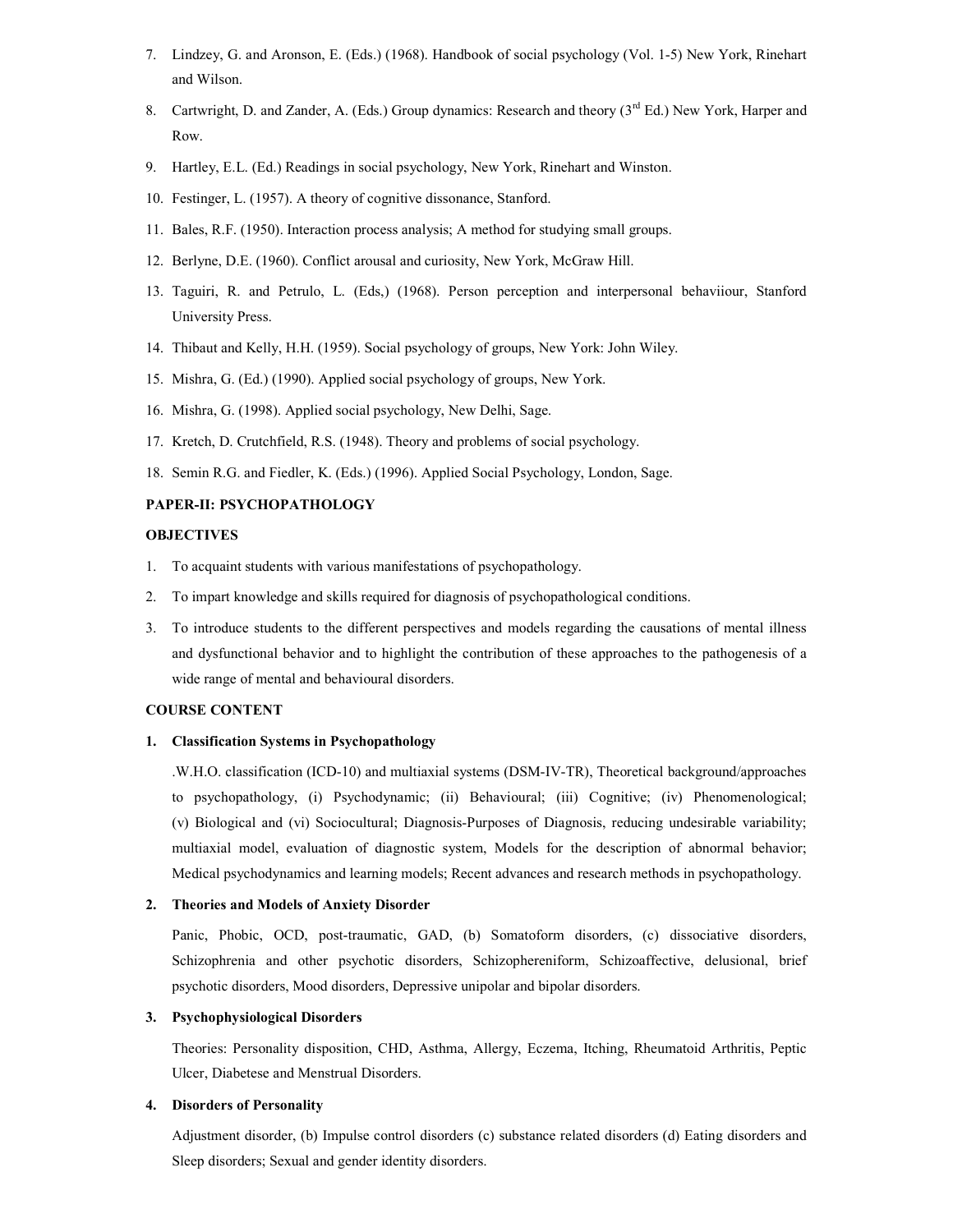# 5. Organic Mental Disorders

Changing views of brain function and dysfunction. Neuropathological considerations: Common syndromes.

# **REFERENCES**

- 1. Coleman, J.C. (1978). Abnormal Psychology and Modern Life. Bombay D.M. Taraporevela.
- 2. Arieti, S. and Caplan, G. (Eds.) (1974). American Handbook of Psychiatry ( $2<sup>nd</sup> Ed$ .) N.V., Basic Books, (All Volumes).
- 3. Cemeron, N. (1963). Personality Development and Psychopathology, Boston: Houghton Miffin Co.
- 4. Adams, H.E. and Sulker, P.B. (1984). Comprehensive handbook of psychopathology, New York: Plenum Press.
- 5. Bellack, A.S. and Hersen, M. (1984). Research methods in clinical psychology. New York: Pergammon Press.
- 6. Diagnostic and Statistical Manual of Mental Disorders 4<sup>th</sup> Ed. (DSM-IV). Washington, D.C.: APA Publication.
- 7. Dowson, J.H. and Grounds, A.T. (1995). Personality disorders recognition and clinical management. Cambridge University, Press.
- 8. Kaplan, B.J. and Sadock, B.J. (Eds.) Synopsis of psychiatry, 7<sup>th</sup> edition, USA, Williams and Wilkins.
- 9. Kazdin, A.E. (1992). Research design in clinical psychology, Beston: Allyn and Bacon.

# PAPER-III: PSYCHODIAGNOSIS

# **OBJECTIVES**

- 1. To get knowledge of psychological tests and their use in diagnosis.
- 2. To make students able to diagnose patients with the help of projective tests.
- 3. To get understanding of different diagnostic systems.
- 4. Learn how to take case history of patients.
- 5. To be able to make differential diagnosis.

# COURSE CONTENT

- 1. Psychodiagnosis: Introduction and rationale, factors influencing psychological testing pits all of psychological testing.
- 2. Case-history and Mental status examination.

# 3. Tests of Primary Mental Abilities:

- a) Attention and Concentration
- b) Perception
- c) Memory
- d) Thinking and Reasoning
- e) Intelligence

# 4. Tests of Differential Diagnosis

- a) Tests of Thought Disorder
- b) Questionnaire for Differential Diagnosis
- c) Rating Scales
- 5. Personality Tests: Rorschach Test, Interview and Adjustment Test.
- 6. Neuropsychological Assessment: Psychophysiological assessment: Assessment of psychophysiological indices of arousal/anxiety (e.g. GSR, EMG and ECG) and to correlate with those of subjective reports of the same.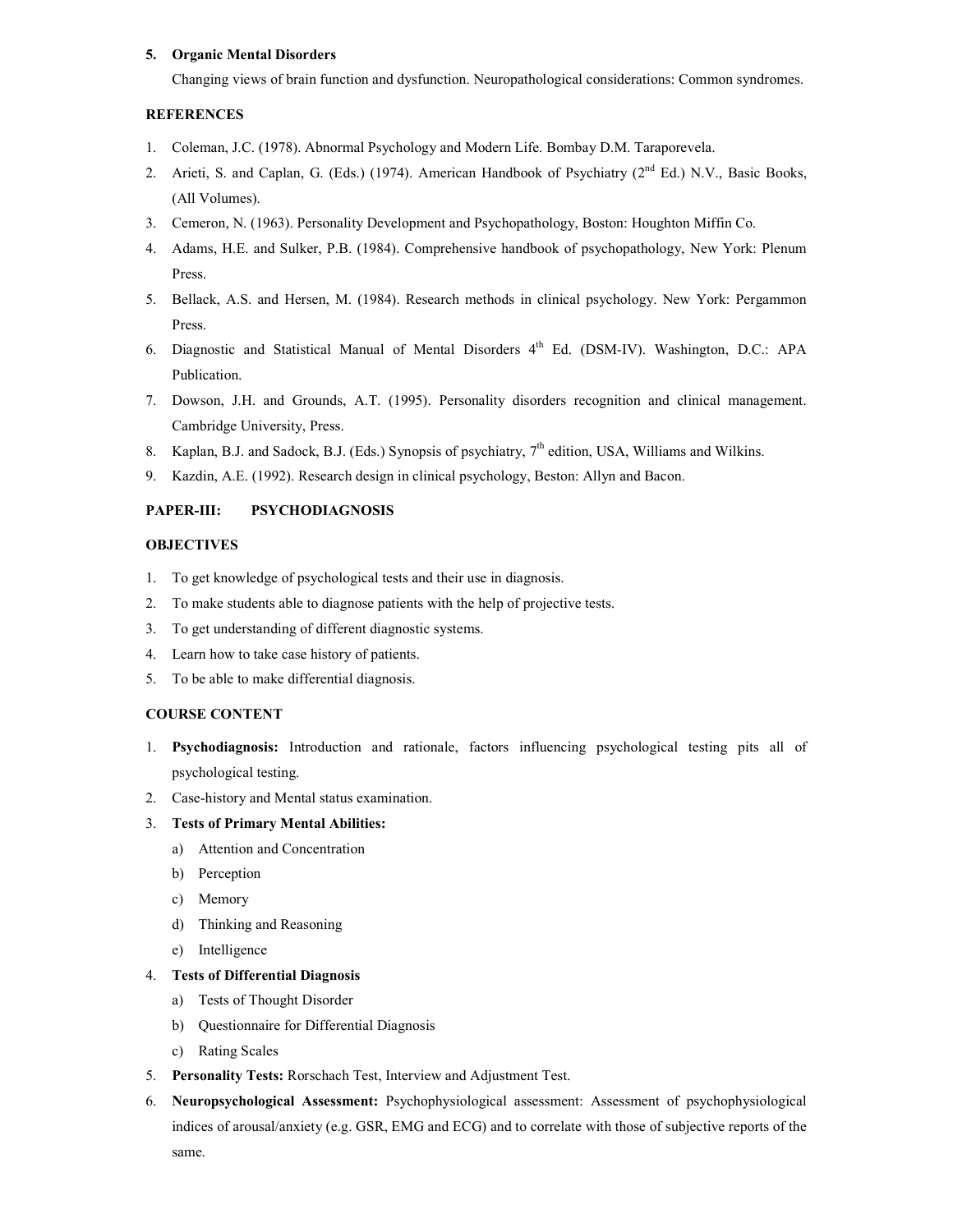#### **REFERENCES**

- 1. Sattler, J.M. (1982). Assessment of Children's Intelligence and Special Abilities, W.B. Sounders Co. Philadelphia.
- 2. Anastasi, A. (1968). Psychological Testing. McMillan, London.
- 3. Bellack, A.S. (Eds.) (1981). Behavioural Assessment: A practical Handbook, Pergamon.
- 4. Tallent (1983). Psychological Report Writing. Prentice-Hall, New Delhi.
- 5. Bender, L.A. (1938). Visual motor-Gestalt Test and its Clinical Use, American Orthopsychiaric Association Research Monograph (No. 3) New York: American Orthopsychiatric Association.
- 6. Hassnay, H.J. (Ed.) (1986). Experimental Techniques in Human Neuropsychology, New York: Oxford Press.
- 7. Exner, J.E. (1986). The Rorschach: A Comprehensive System: Volume 1. Basic Foundation (2<sup>nd</sup> ed.) New York: Wiley.
- 8. Exner, J.E. (1978). The Rorschach: A Comprehensive System: Volume 2. Current Research and Advanced Interpretation. New York: Wiley.
- 9. Exner, J.E. and Weiner, I.B. (1982). The Rorschach: A Comprehensive system: Volume 3. Assessment of Children and Adolescents. New York. Wiley.
- 10. Knoff, H.M. (Ed.) (1986). The Assessment of Child and Adolescent Personality. New York: Ginlford Press.
- 11. Haworth, M.R. (1966). The CAT: Facts about Fantasy, New York; Grune and Stratton.
- 12. Harsen, M. and Bellack, A.S. (Eds.) (1981). Behavioural assessment: A practical handbook, New York; Pergamon Press.
- 13. Winer, B. (1983). Clinical methods in psychology, New York: John Wiley.
- 14. Golden, C.G., Moses, J.A., Coffman, J.A., Miller, W.R. and Strider, F.D. (1983). Clinical neuropsychology: Interface with neurological and psychiatric disorders. U.K. Grune and Stration.
- 15. Green, Roger, L. (1991). MMPI: An interpretive manual, Massachusettes: Allyn and Bacon.
- 16. Beck, S.J. (1978). Roschach's test: 3rd revised edition, Vol. I, II & III, New York: Grune and Stratton.
- 17. Bellack, L. (1954). The thematic apperception test and childrten's apperception test in clinical use. New York: Grune and Stratton.
- 18. Campbell, J.P. and Others (1973). The development and evaluation of behaviourally based scales. Journal of Applied Psychology, Vol. 54, 15-22.
- 19. Ciminero, A.R. and Others (Eds.) (1986). Handbook of behavioural assessment, New York: John Wiley and Sons.
- 20. Chapman, L.J. and Chapman, L.P. (1968). Illusory correlation as an obstacle to the use of valid psychodiagnostics signs. Journal of Abnormal Psychology, 74, 271-280.
- 21. Choce, Peterson and Shanley (1986). Factor analysis of MCMI, American Psychologist, Vol. 54, 2, 253- 256.

# PAPER-IV: METHODS OF BEHAVIOURAL RESEARCH-II

#### **OBJECTIVES**

1. To get knowledge of constructing test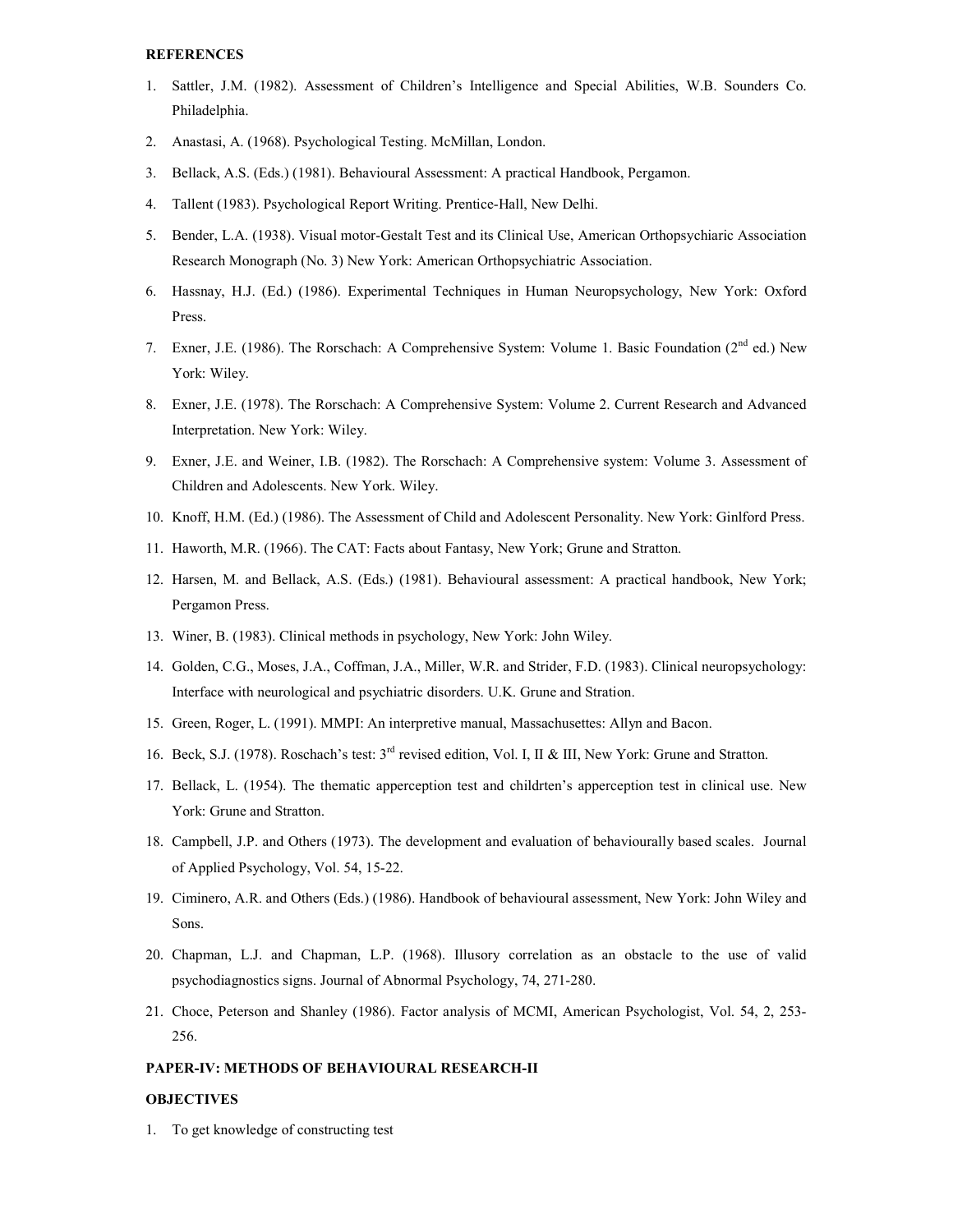- 2. To acquire advanced theoretical knowledge of psychological research.
- 3. Have better understanding of conducting research.
- 4. Learn writing research report.
- 5. To get knowledge of statistics.
- 6. Students will be able to use statistics in research.

#### COURSE CONTENT

#### SECTION-I

- 1. Measurement and Evaluation: Meaning and Concept of Measurement and Evaluation, Difference between the concept of measurement and evaluation: Level of Measurement: Nominal, Ordinal, Interval and Ratio.
- 2. Psychological Tests: Intelligence (Verbal and Non-Verbal); Achievement (Teacher-Made and Standard) Test, Aptitude Test.
- 3. Construction and Standardization of Test: Planning the test, Writing test items, Testing the test items (Item analysis), preparing final draft, establishing reliability, validity and norms.
- 4. Test Parameters:
	- a) Reliability: Concept, Methods of estimating reliability Test-retest, split half, parallel form and rational equivalence.
	- b) Validity: Concept, Methods of estimating validity-content, face, construct, concurrent; predictive and factorial.
	- c) Norms: Concept, types of norms age norms, grade norms, percentile norms, standard score norms.
- 5. Writing Research Report: Steps involved in writing research report, precautions to be taken at the time of preparing research report.

# SECTION-II

6. Testing Significance of Statistics: Significance of Statistical Averages and Variability; Standard Error of proportions, Percentages and Pearson's Correlation Coefficient.

The standard Error of Difference between Uncorrelated Mean, Median, Standard Deviation, Proportions, percentages; The Significance of Difference between the Correlation Coefficients.

- 7. Analysis of Variance: Meaning, Assumptions of Analysis of Variance, One-Way and Two-Way Analysis of Variance only.
- 8. Factor Analysis: Introduction, Thurstone's centrioid method, extraction of factors (upto two factors only); Communality and its estimation (concepts only): Putting highest of the column; Rotation (Orthogonal rotation only): Interpretation of factors.
- 9. Non-Parametric Statistics: Difference between parametric and non-parametric statistics; runs test, sign test and median test.

Note: The candidates are required to attempt five questions in all selecting at least two questions from any section. The paper-setter will set ten questions in all, five questions from each section. The statistical tables will be supplied. The students are allowed to use calculators in the examination.

- 1. Anastasi, A. (1988). Psychological Testing, New York: Mc Million.
- 2. Broota, K.D. (1990). Experimental Designs in Behavioural Research, New Delhi, Wiley Eastern.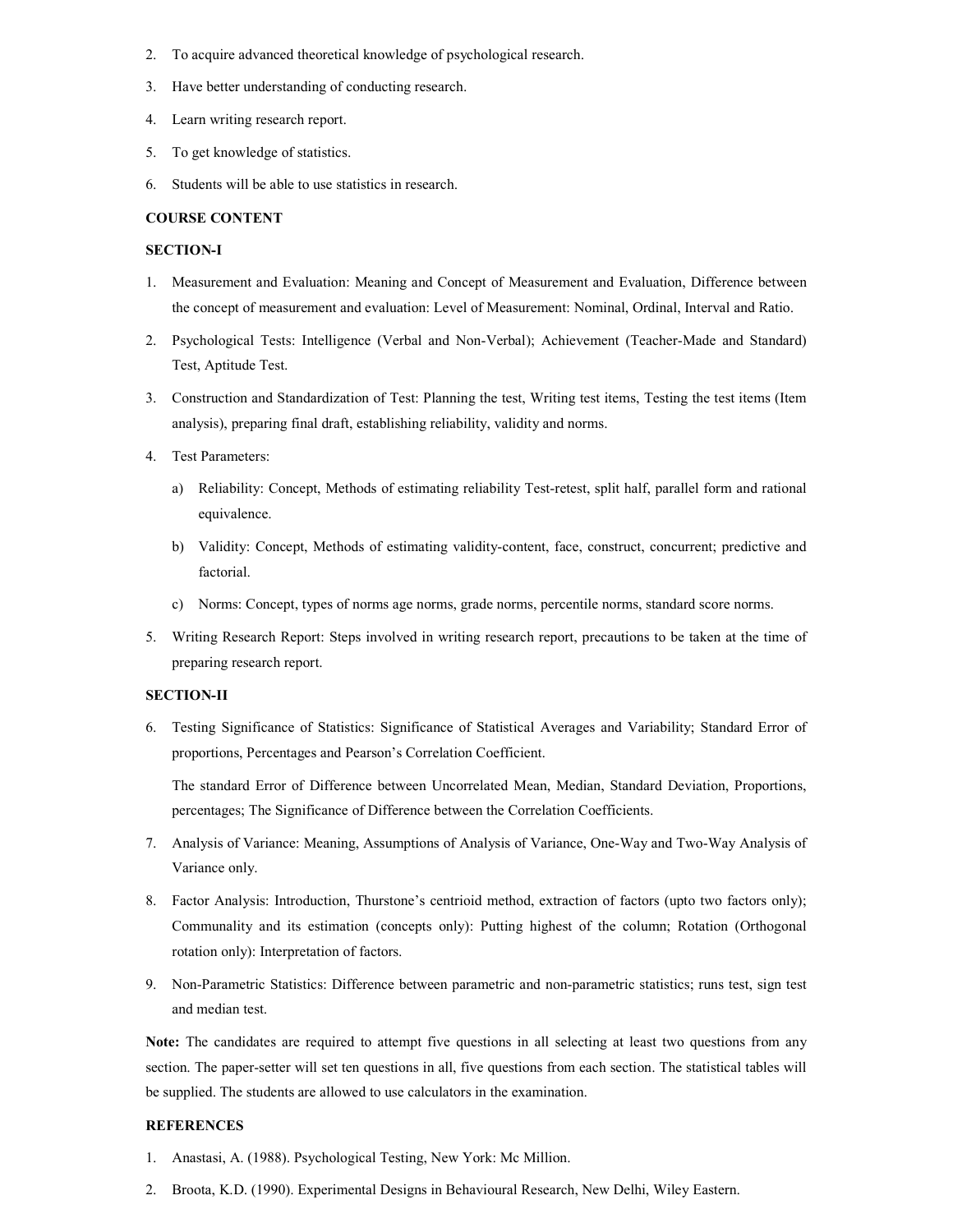- 3. Brown, F.G. (1976). Principles of Educational and Psychological Testing; New York: Holt Rinehart and Winston.
- 4. Campbell, D.T. and Stanley, J.G. (1966). Experimental and Quasi Experimental Designs for Research, Chicago Rand Mc Nally.
- 5. Edwards, A.L. (1972). Experimental Designs in Psychological Research; New York: Holt Renehart and Winston.
- 6. Freeman, F.S. (1965). Theory and Practice of Psychological Testing; New York: Cor. University, Ithaca.
- 7. Guilford, J.P. (1968). Psychometric Methods; New York: Mc Graw Hill.
- 8. Kirk, R.E. (1968). Experimental Design: Procedures for Behavioural Sciences. Cal.: Brooks Cole.
- 9. Lindquist, E.F. (1953). Design and Analysis of Experiments in Psychology. Boston Houghton Mifflin.
- 10. Winner, B.J. (1971). Statistical Principles in Experimental Design; New York: Mc Graw Hill.
- 11. Nunnally, J.C. (1967). Psychometric Theory. New York: Mc Graw Hill.
- 12. Singh, A.K. (1986). Tests, Measurements and Research Methods; New Delhi, Tata Mc Graw Hill.
- 13. Kapel (1980). Experimental Design: A Researcher's Handbook: Prantice Hall.

# PAPER-V: PRACTICAL

# **OBJECTIVES**

- 1. Students will have understanding of psychopathology.
- 2. To know how to deal with patients how to diagnose them on the basis of interview.
- 3. Learn to diagnose with the help of TAT/Rorschach.

The students will be required to prepare five case studies of children and adults suffering from various psychopathology and two psychodiagnostic studies based on projective technique (either Rorschach or TAT). The report of each case will be prepared and presented in a typed single volume.

- 1. Million, T. and Deisenhaus, H.I. (1972). Research methods in Psychopathology, New York, John Wiley and Sons, Inc.
- 2. Wolman, B. (1965). Handbook of Clinical Psychology, New York, Mc Graw Hill.
- 3. Eysenck, H.J. (Ed.) (1961). Handbook of Abnormal Psychology, New York: Basic Books.
- 4. Zubin, J. (Ed.) (1961). Field Studies in Mental Disorders: New York, Grune and Stration.
- 5. Zubin, J. Eron, L.D. and Schumer, F. (1965). An Experimental Approach to Projective Techniques, New York, Wiley.
- 6. Rapaport, D. (1951). Organization and Pathology of Thought, New York, Columbia University Press.
- 7. Millon, T. (1967). Theories of Psychopathology, Philadelphia: Sounders.
- 8. Mischel, W. (1968). Personality and Assessment, New York: Wiley.
- 9. Millon, T. (1969). Modern Psychopathology. Philadelphia. Sounders.
- 10. Kahn, R.L. and Cannell, C.F. (1957). The Dynamics of Interviewing, New York: Wiley.
- 11. Jackson, D.N. and J. Ross (1962). Measurement in Personality and Cognition, New York: Wiley.
- 12. Adams, H.E. Sutker, P.B. (1984). Comprehensive Handbook of Q. Psychopathology, New York. Plenum Press.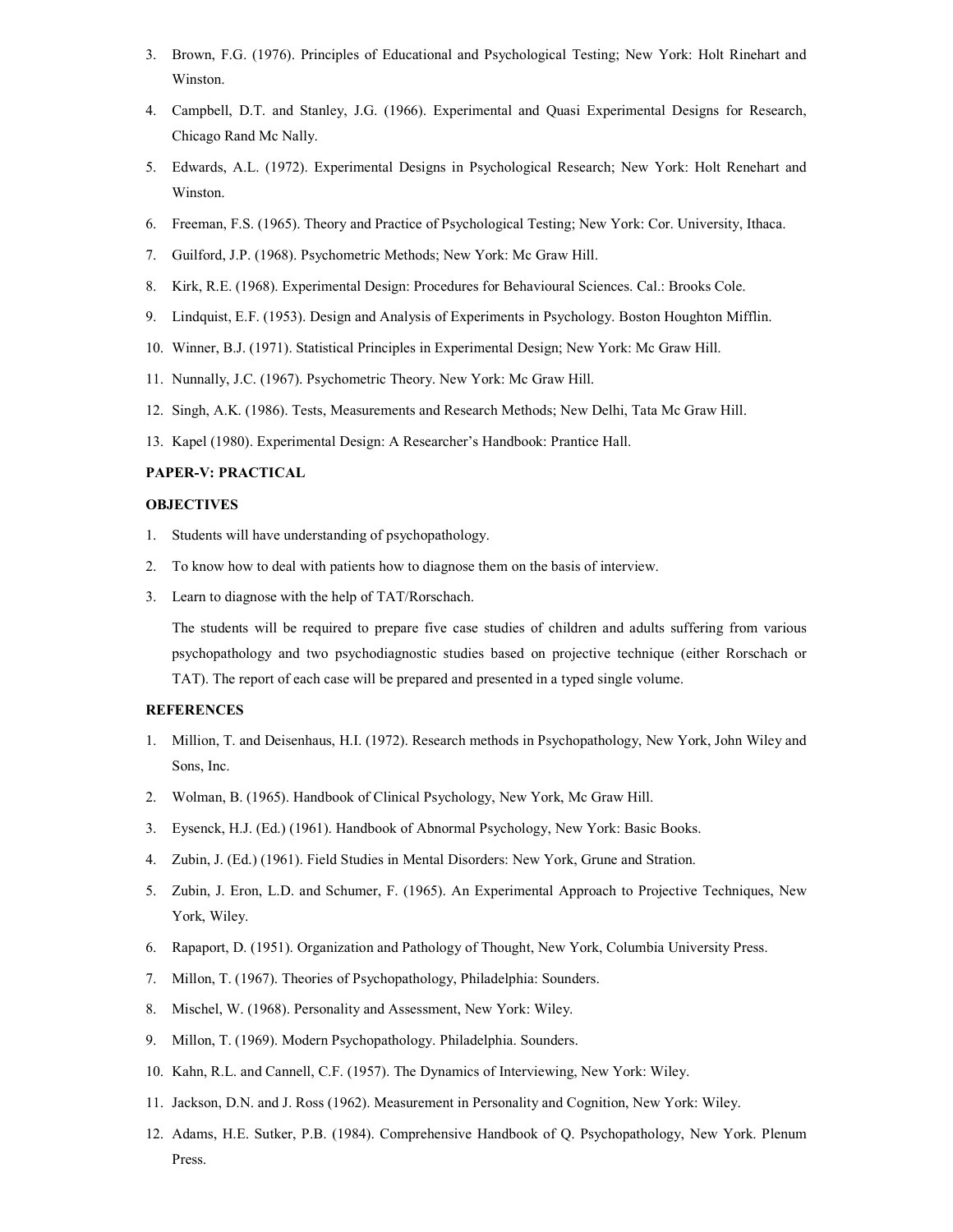#### THIRD SEMESTER

# PAPER-I: DEVELOPMENTAL PSYCHOLOGY

#### **OBJECTIVES**

- 1. To get good knowledge of human development at different stages.
- 2. Students will be able to assess normal human development.
- 3. Acquire in depth theoretical knowledge of development psychology.

# COURSE CONTENT

- 1. Development: Nature principles and determinants of development, Various development periods. Study methods of developmental psychology (cross-sectional and longitudinal).
- 2. Prenatal development: Periods of prenatal development. Factors affecting prenatal development.
- 3. Physical development: Infancy, childhood, puberty and adolescence developmental hazards at different stages.
- 4. Emotional development: Concept and development.
- 5. Cognitive development: Concept and development (Piaget).
- 6. Social development: Development of social behavior, Role of socialization, Development of self concept, Moral development.
- 7. Middle and old age: Characteristics, Problems and adjustment.
- 8. Development Assessment: Use of development schedule and various tests related to developmental psychology.

#### **REFERENCES**

- 1. Flavell, J.H. (1970). Developmental Psychology of Jean Piaget; Van Nostrander, New York.
- 2. Henry, M.P. (1970). Child Development, Harper International Edition.
- 3. Hurlock, E. (1991). Child Growth and Development, Mc Graw Hill, New Delhi.
- 4. Hurlock, E. (1991). Development Psychology Mc Graw Hill, New Delhi.
- 5. Mussen, D.M. (1979). Psychology Development of the Child, Prentice Hall, New Jersey.
- 6. Papalia, D.E. (1975). A Childs world: Infancy through Adolescence, McGraw Hill, Delhi.

# PAPER-II: ORGANIZATIONAL BEHAVIOUR

# **OBJECTIVES**

- 1. To have understanding of organizational behavior.
- 2. To understand what are different organizations.
- 3. To get knowledge of problems related to organizations.

#### COURSE CONTENT

- 1. Organizational Psychology: An overview of the field; History of the Organizational studies.
- 2. Social Organization: Definition, Nature of social system and its components; Organization in relation to environment.
- 3. Organizational Role-Taking: Organization as a system of role.
- 4. Leadership-Approaches: Nature of organizational leadership; Types of leaders; Role of leaders in decision-making.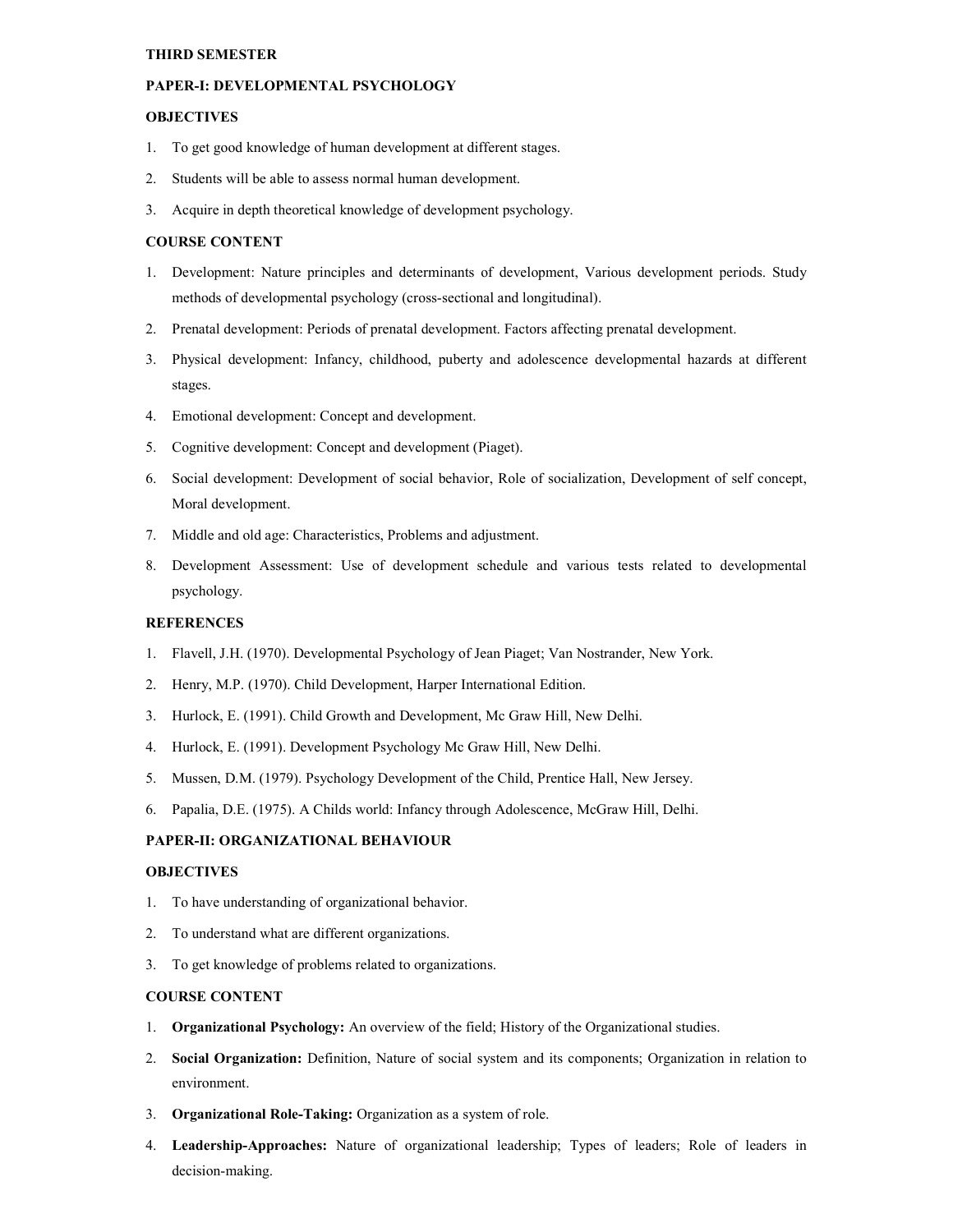- 5. Organizational Conflict: Definition, Conflict as process, Models of conflict and conflict management.
- 6. Organizational Effectiveness: Efficiency of Organizations, Job-satisfaction; Work stress and Quality of work life.

#### **REFERENCES**

- 1. Riggio, R.E. (1990). Introduction to industrial and Organizational Psychology. Ginview: Scott, foresmn and Co.
- 2. Harrell, T.W. (1964). Industrial Psychology, New Delhi: Oxford and IBH. Publishing Co.
- 3. Bass, B.M. and Drenth, P.J.D. (Eds.) (1987). Advances in Organizational Psychology: An International Review. New Delhi: Sage.
- 4. Baird, J.E. (1977). The Dynamics of Organizational Communication, New York: Harper and Row.
- 5. Barker, L.L., Wahlers, K.J., Watson, K.W. and Kibler, R.J. (1987). Group in Process: An Introduction to Small Group Communication  $(3<sup>rd</sup> Ed.)$  Englewood-Cliff, NJ: Prentice-Hall.
- 6. Beehr, T.A. and Bhagat, R.S. (Eds.) (1985). Human Stress and Cognition in Organizations: An integrated Perspective, New York: John Wiley and Sons.
- 7. Davis, K. (1972). Human Behaviour at Work, New York, McGraw Hill.
- 8. Landy, F.J. (1989). Psychology of Work Behaviour  $(4<sup>th</sup> Ed.)$  Pacific Grove, CA: Brooks/Cole.

# PAPER-III: PSYCHOLOGY OF LEARNING DISABILITY

#### **OBJECTIVES**

- 1. To get ability to understand people who are learning disabled.
- 2. Learn how to diagnose learning disability.
- 3. Develop understanding of therapeutic programmes for learning disabled.

#### COURSE CONTENT

- 1. Learning Disability: Nature and concept; Characteristics and behavioural manifestation; Types: reading, writing and arithmetic disabilities; Causes of learning disability: biological, Behavioural and sociological.
- 2. Disorders of reading, writing and arithmetic: oral reading characteristics, theories; written language characteristics, theories; arithmetic disorder characteristics theories.
- 3. Diagnostic Process: Identification and assessment of various learning disabilities; differential diagnosis.
- 4. Remediation of Learning Disabilities: Principles and strategies for remediation; Training strategies and planning of intervention programmes for reading, writing and arithmetic skills.
- 5. Development of Basic and Specific Skills: readiness, perceptual-motor, language comprehension and expression.

- 1. Kaluger, G. and Kolson, C.J. (1978). Reading and Learning Disabilities (2<sup>nd</sup> Ed.) Columbus, Ohio: Charles E Merrill.
- 2. Rourke, R. (1985). Learning Disabilities in Children: Advance in Subtype Analysis. New York, Guilford press. Lerner, J. (1988). Learning Disabilities: Theories, Diagnosis and Teaching Strategies (4<sup>th</sup> Ed.) Boston, Houghton, Mifflin.
- 3. Torgensen, J. and Wong, B. (Ed., 1986). Psychological and Educational Perspective on Learning Disabilities, New York, Academic Press.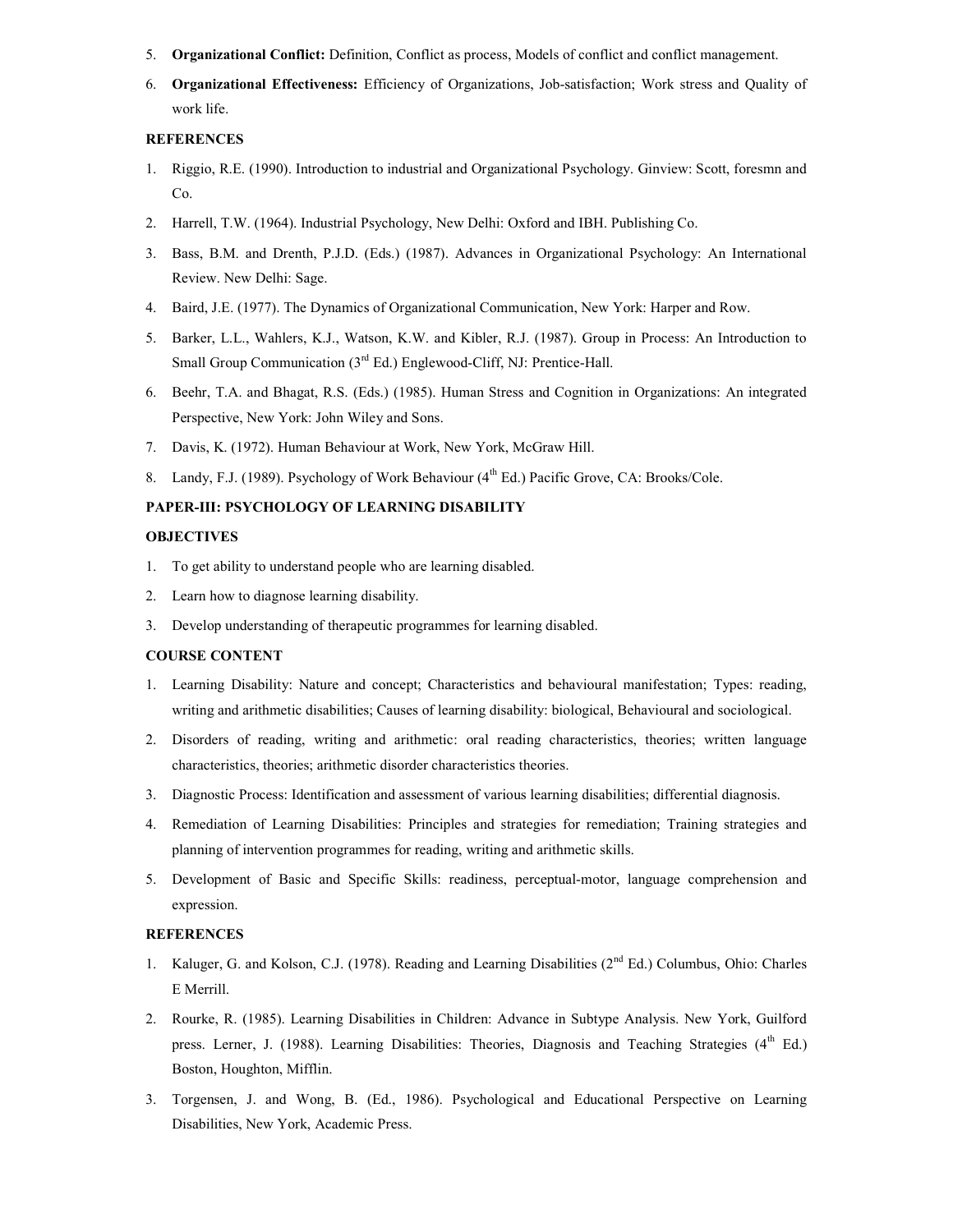- 4. Pennington, B.F. (1991). Diagnosing Learning Disorders: A Neuropsychological Framework. New Delhi: Guilford Press.
- 5. Pearson, P.D. (Ed., 1984). Handbook of Reading Research, New York, Longman.
- 6. Gray, D.B. and Kavanagh, J.F. (Eds.) Behavioural Measures of Dyslexia, MD: New York.

# PAPER\_IV: CLINICAL PSYCHOLOGY OF CHILDHOOD DISORDER

## **OBJECTIVES**

- 1. Learn how to diagnose children with mental illnesses.
- 2. Get ability to understand childhood mental problems.
- 3. Acquire knowledge of working with sick children and their parents.

# COURSE CONTENT

- 1. Developmental Perspective of child clinical psychology: Models and clinical practice.
- 2. Diagnostic Assessment of Children: Strategies of Interview, Behavioural assessment, Projective Testing and Neuropsychological assessment.
- 3. Problem of Childhood and Adolescence: Fears and anxiety, Sleep disorders, Psychosomatic problems, Suicidal behavior, Stereotyped and self-injurious behavior, Aggressive and delinquent behavior.
- 4. Other Neurotic Disorder: Autism, Toilet problems, Attention deficit disorder, Sexual problems. Eating disorders, School problems, Language disorders, Adolescent-parent problems.
- 5. Intervention Strategies: Parent training: Behaviour therapy with children, Psychotherapy with children, Biofeedback with children, Prevention of disorders in children.

- 1. Walker, C.E. and Roberts, M.C. (1992). Handbook of Clinical child Psychology, New York. John Wiley and Sons.
- 2. Routh, D.K. (Ed. 1988). Handbook of Pediatric Psychology. New York: Guilford Press.
- 3. Peterson, K. and Harbeck, C. (1988). The Pediatric Child Psychologist: Issues in Professional Development and Practice: Illinois: Research Press.
- 4. Annell, A.L. (Ed.) (1972). Depressive States in Childhood and Adolescents. Stockholm: Almquist and Wiksell.
- 5. Backwin, H. and Backwin, R.M. (1972). Behavioural Disorder in Children, Philadephia: Saunders.
- 6. Kessler, J.W. (1966). Psychopathology of Childhood. Engehwood Cliffs, N.J.: Prentice-Hall.
- 7. Megrab, P.R. (Ed.) (1978). Psychological Management of Pediatric Problems (Vol. 1), Baltimore: University Park Press.
- 8. Wright, L., Schaeffer, A.B. and Solomons, G. (Eds.) (1979). Encyclopedia of Pediatric Psychology: University Park Press.
- 9. Azrin, N.H. and Foxx, R.M. (1974). Toilet Training in Less Than A Day, New York: Simon and Schuster.
- 10. Goldstein, G. and Herson, M. (Eds.) (1984). Handbook of Psychological Assessment. New York, Pergamon Press.
- 11. Lahey, B. and Kazdin, A. (Eds.) Advances in Clinical Child Psychology (Vol. 1-9) New York; Plenum Press.
- 12. Barkley, R.A. (1981). Hyperactive Children: A Handbook for Diagnosis and Treatment; New York: Guilford Press.
- 13. Josephson, M.M. and Porter, R.T. (Eds.) (1979). Clinician's Handbook of Childhood Psychopathology, New York: Aronson.
- 14. Cohen, D.J. and Donellan (Eds.) (1987). Handbook of Autism and Pervasive Developmental Disorders, New York: Wiley.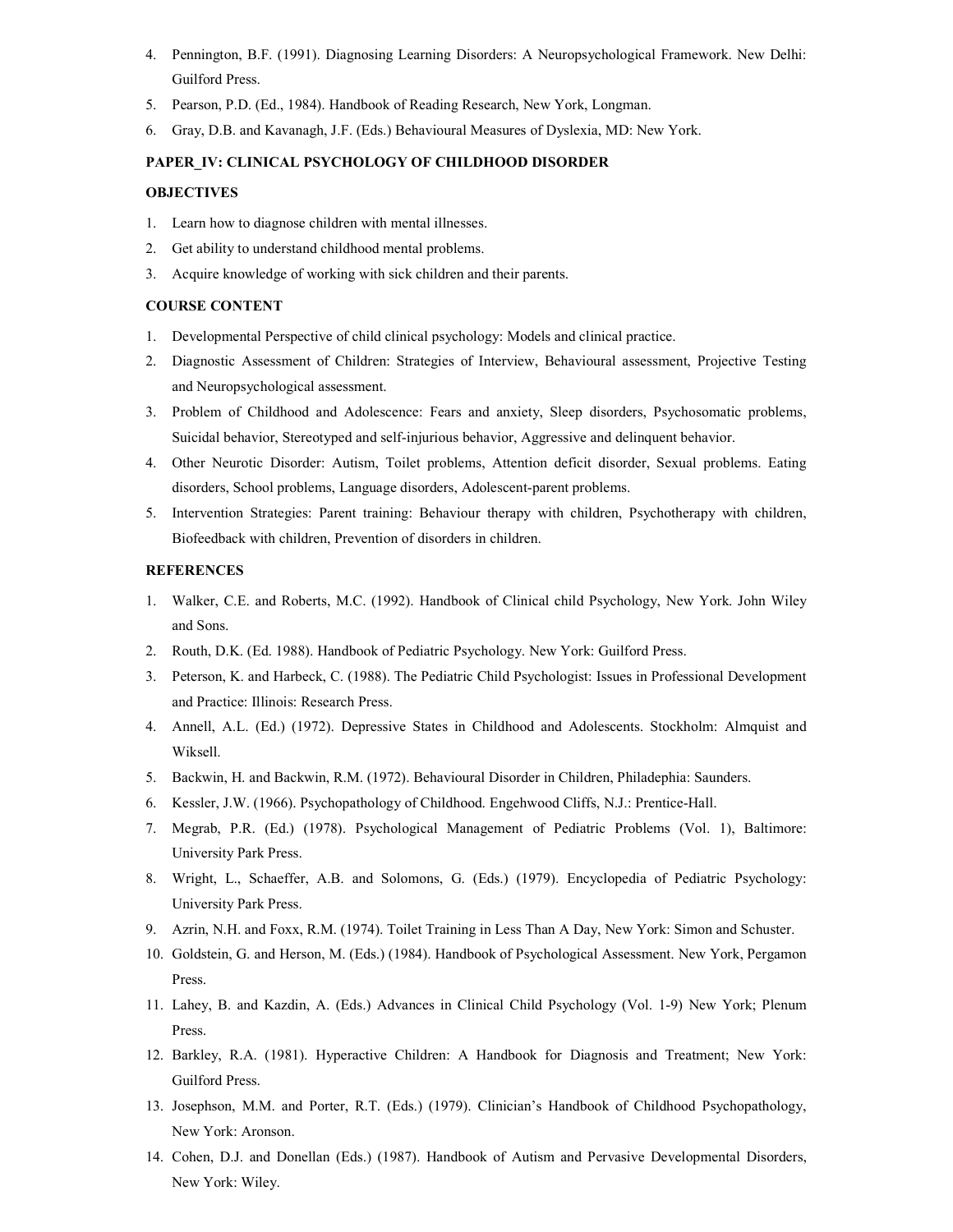#### PAPER-V: PRACTICAL

#### **OBJECTIVES**

- 1. To acquire knowledge of mental health problems of children/adult.
- 2. Five case studies of therapeutical intervention will be prepared by each student. The students will be required to submit the report in a single typed volume for evaluation.

#### REFERENCES

- 1. Ciminero, A.R., Calhoun, K.S. and Adams, H.E. (Eds.) (1986). Handbook of Behavioural Assessment (2<sup>nd</sup> ed.) New York: Wiley.
- 2. Bernstein, L. Bernstein, R.S. and Dana, R.H. (1974). Interviewing: A Guide for Health Professionals (2<sup>nd</sup> ed.) New York: Appleton, century-crofts.
- 3. Lagreca, A.M. (Ed.) (1990). Through The Eyes of the Child: Obtaining self-reports from Children and Adolescents, Boston: Allyn and Bacon.
- 4. Mash, E.J. and Terdal, L.G. (Eds.) (1988). Behavioural Assessment of Childhood Disorders. (2<sup>nd</sup> Ed.) New York: Guilford.
- 5. Wahler, R.G., House, A.E. and Stambaugh, E.E. (1976). Ecological Assessment of Child Problem Behaviour: A Clinical Package for Home, School and Institutional Setting, New York: Pergamon Press.
- 6. Guion, R.M. (1965). Personnel Testing, New York: Mc Graw Hill.
- 7. Berk. R.A. (Ed.) (1987). Performance Assessment methods and applications, Baltimore: The Johns Hopkins University Press.
- 8. French, W.L. and Bell, C.H. (1978). Organization Development: Behavioural Science Interventions for Organization improvement (2nd ed.) Eaglewood Chiffs, NJ: Prentice Hall.

#### FOURTH SEMESTER

# PAPER-I: PSYCHOTHERAPY AND COUNSELLING

#### **OBJECTIVES**

- 1. Have indepth theoretical knowledge of psychotherapy.
- 2. To get practical knowledge of psychotherapy.
- 3. To be able to implement different therapeutic programmes.
- 4. Learn how to do counselling.

#### COURSE CONTENT

- 1. Psychotherapies: Definition and objectives, Psychotherapeutic relationship, interviewing, Counselling and psychotherapy.
- 2. Models of Psychotherapy and Counselling: Psychoanalytic, Supportive, Rational emotive and Client centred approaches.
- 3. Family Therapy including marital and parental counselling; Group therapy.
- 4. Behaviour Therapy: Relaxation and desensitization procedures; Autogenic training: Yoga and mental health.
- 5. Operant procedures: Contigency management, reinforcement, token economy, Modelling, Avoidance conditioning and aversive techniques.
- 6. Biofeedback procedures: Electromyograph, galvanic skin response.
- 7. Counselling outcome research.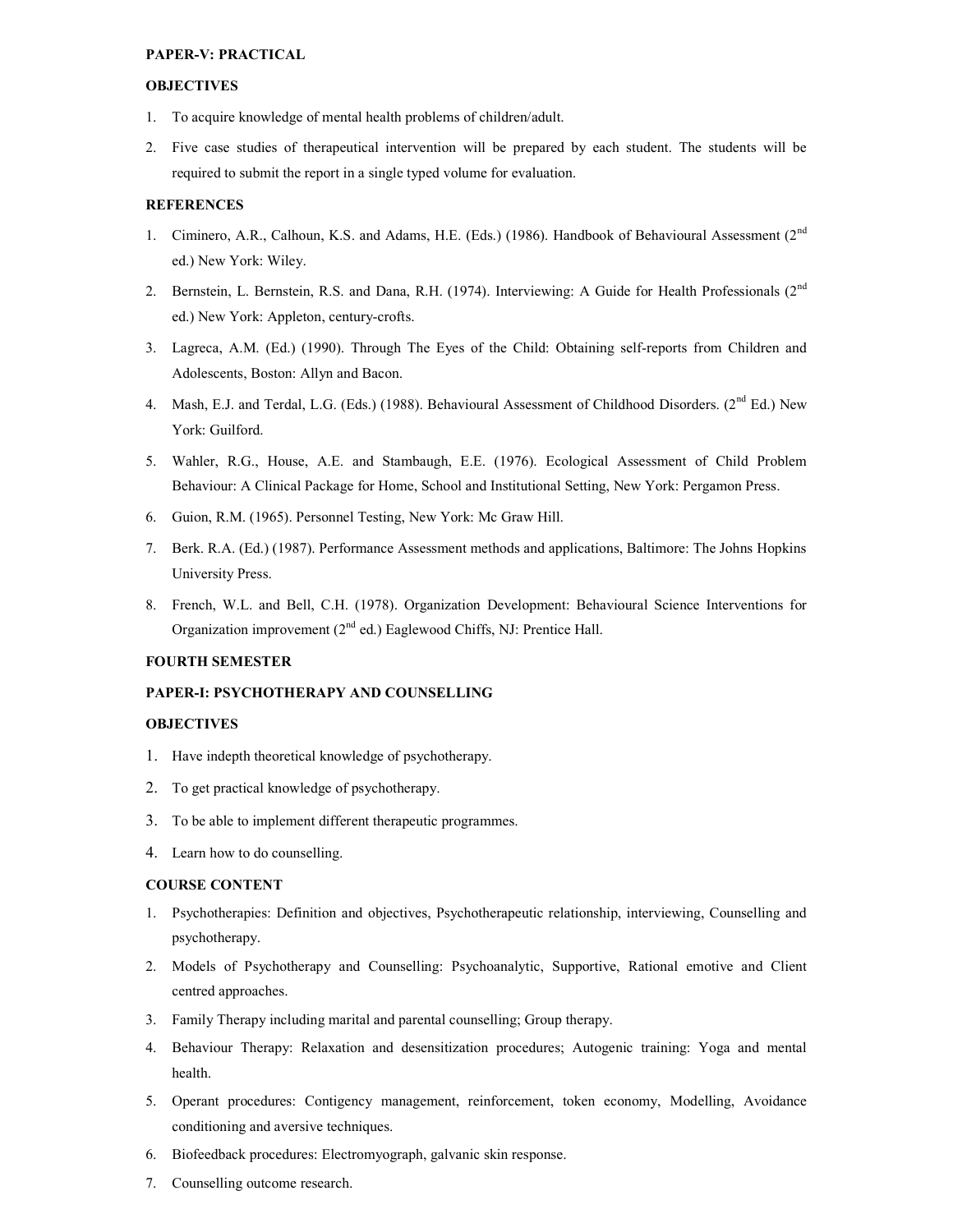# **REFERENCES**

- 1. Saefer, S.H. and Martin, P.L. Behaviour Therapy.
- 2. Korchin, S.J. (1986). Modern Clinical Psychology, New York, Basic Books, Inc. Publishers.
- 3. Wolman, B.J. (1979). Handbook of Clinical Psychology, New York, McGraw Hill.
- 4. Wolberg, L.R. (1977). The Techniques of Psychotherapy, New York Grune Stratton.
- 5. Gestalt, S.L. (1980). Psychotherapy, New York, John Wiley and Sons.
- 6. Wolpe J. (1973). Practice of Behaviour Therapy, New York: Penguin Press.

# PAPER-II: REHABILITATION PSYCHOLOGY

# **OBJECTIVES**

- 1. To understand the nature of mental retardation.
- 2. Have theoretical knowledge of hearing and visual impairment.
- 3. To get knowledge of understanding physical disability.
- 4. To know what is rehabilitation.
- 5. Have knowledge of rehabilitation programme in India.

# COURSE CONTENT

- 1. Rehabilitation Psychology: Nature and Scope; Concept of rehabilitation for disabled people, exceptionality and labeling people with disabilities; Concept of impairment, disability and handicap;
- 2. Mental Retardation: Definition and classification; causes and prevention of mental retardation; characteristics: intellectual, adaptive behavior, academic achievement, Screening and assessment, Early identification; intervention strategies-skill training, socialization, behavior modification and parent counselling.
- 3. Hearing Impairment: Definition and classification; causes and prevention of hearing impairment; characteristics: Speech and communication; hearing evaluation; assessment of speech and language problems; intervention strategies; aural rehabilitation, speech and language training.
- 4. Visual Impairment: Definition and classification; causes and prevention of visual impairment; characteristics: Educational achievement, Social development, orientation and mobility; assessment and intervention strategies-Mobility and daily living skill.
- 5. Physical disability: Definition and classification; causes and prevention of physical disability; Assessment of physical disorders; Intervention strategies: Orthosis and prosthesis; activities for daily living.
- 6. Family in Rehabilitation: Family crisis-the impact of disabilities on the family: husband-wife, parent child relationships; Family intervention strategies.
- 7. Rehabilitation Programmes in India: Role of Govt. and NGOs; Child guidance centre, Special schools and vocational rehabilitation centres, Organizing rehabilitation programmes for the disabled people.

- 1. Gokhale, S.D. (1984). Rehabilitation programmes and policies. Somaiya publication Pvt. Ltd.
- 2. Narasimhan, M.C. and Mukerjee, A.K. (1976). Disability: A Continuing challenges Wiley Easter Ltd.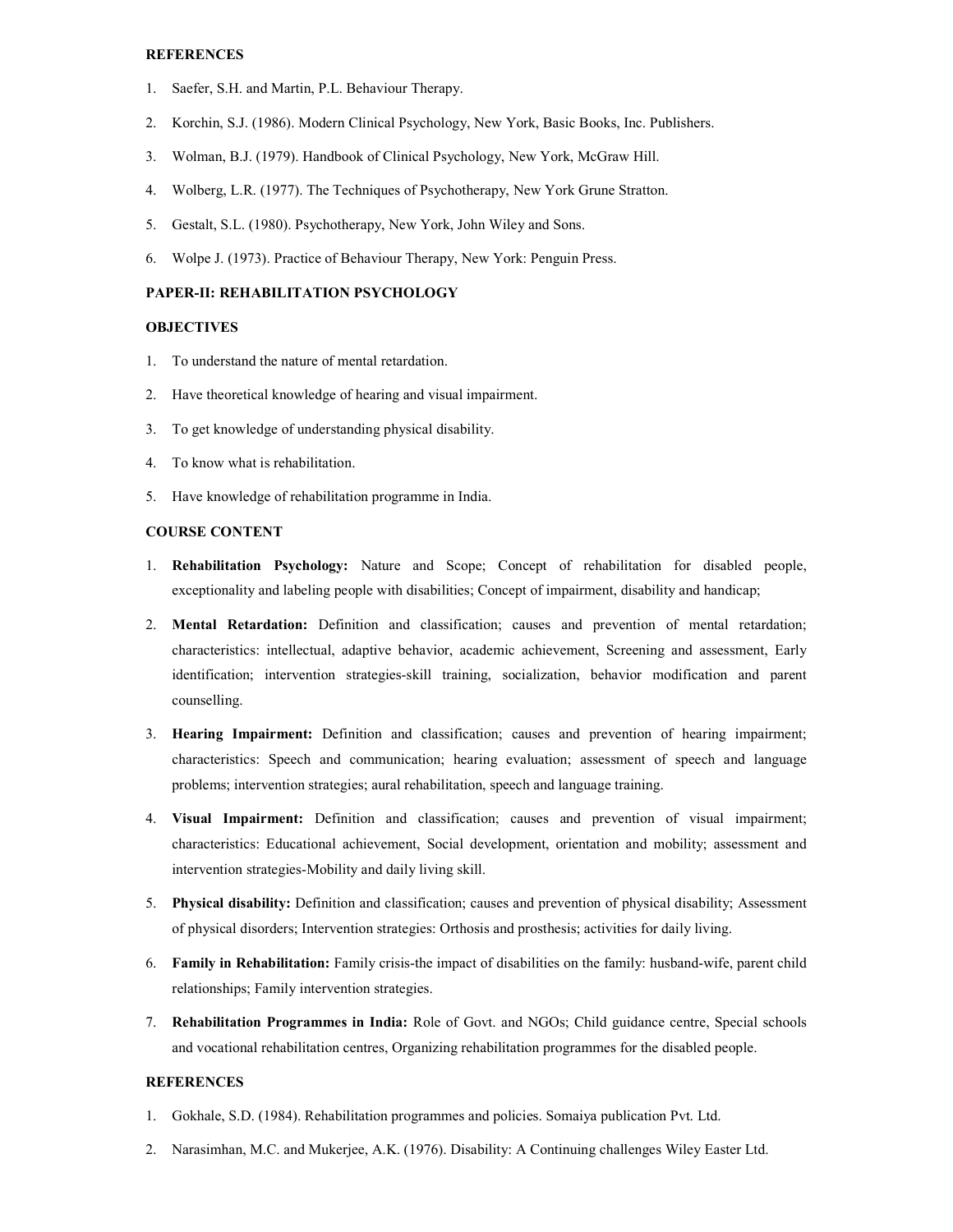- 3. Clarke, A.D.B. and Clarke, A.N. (1974). Mental Deficiency Changing Outlook, London, Methuen Co.
- 4. Bathshaw, M.L. and Parret, Y.M. (1986). Children with handicaps: A Medical Primer Paul Brooks, London.
- 5. Gardner, W.I. (1985). Behaviour modification in mental retardation, London University Press Ltd.
- 6. Northern, J.L. and Downs, M.P. (1976). Hearing in Children Bartimore.
- 7. Brown, R. and Hughson, A. (1994). Behavioural and Social Rehabilitation and Training, Madras. Chapman and Hall.
- 8. Dodds, A.G. (1988). Mobality Training and Visually Handicapped people: A person centred approach. Madras Chapman and Hall.
- 9. Dodds, A.G. (1993). Rehabilitating Blind and Visually impaired people: A Psychological Approach. Madras Chapman and Hall.
- 10. Goodwill, C.J. and Chamberlain, M.A. (Eds.) (1988). Rehabilitation of the Physically Disabled; Madras Chapman and Hall.
- 11. Bertson, S.E., Brown, R.I. (1992). Rehabilitation Counseling Madras, Chapman and Hall.

# PAPER-III: COMMUNITY MENTAL HEALTH

#### **OBJECTIVES**

- 1. To get theoretical knowledge of community mental health.
- 2. To know how to organize community mental health programme.

#### COURSE CONTENT

- 1. Community mental health: Development of community orientation.
- 2. Historical trend in mental health ideology.
- 3. Basic concepts: Population and prevention; Mental health prevention.
- 4. Principles and methods of community intervention: Crisis intervention, consultation, nonprofessional community psychology, mental health education.
- 5. Theory and research in community psychology: Ecology, Epidemiology of mental health and general system theory.
- 6. Strategies of organizing a community mental health programme.

#### **REFERENCES**

- 1. Heller, K. and Monahan, J. (Eds.) (1977). Psychology and Community Psychology and Community Change. The Dorsey Press, Homewood, Illions, USA.
- 2. Iscoe, I. and Spielberger, C.E. (Eds.) (1970). Community Psychology: Perspectives in Training and Research, New York, Appeltn century craft.
- 3. Korchin, S.J. (1986). (Indian Edition) Modern clinical psychology: Principles of Intervention in the clinic and community C.B.S. Publisher and distributions, Delhi, India.

#### PAPER-IV: COMPUTER APPLICATIONS IN PSYCHOLOGY

#### **OBJECTIVES**

- 1. To get knowledge of different software and operating system.
- 2. To get knowledge of computer programming.
- 3. To acquire knowledge of how to apply computer in psychology.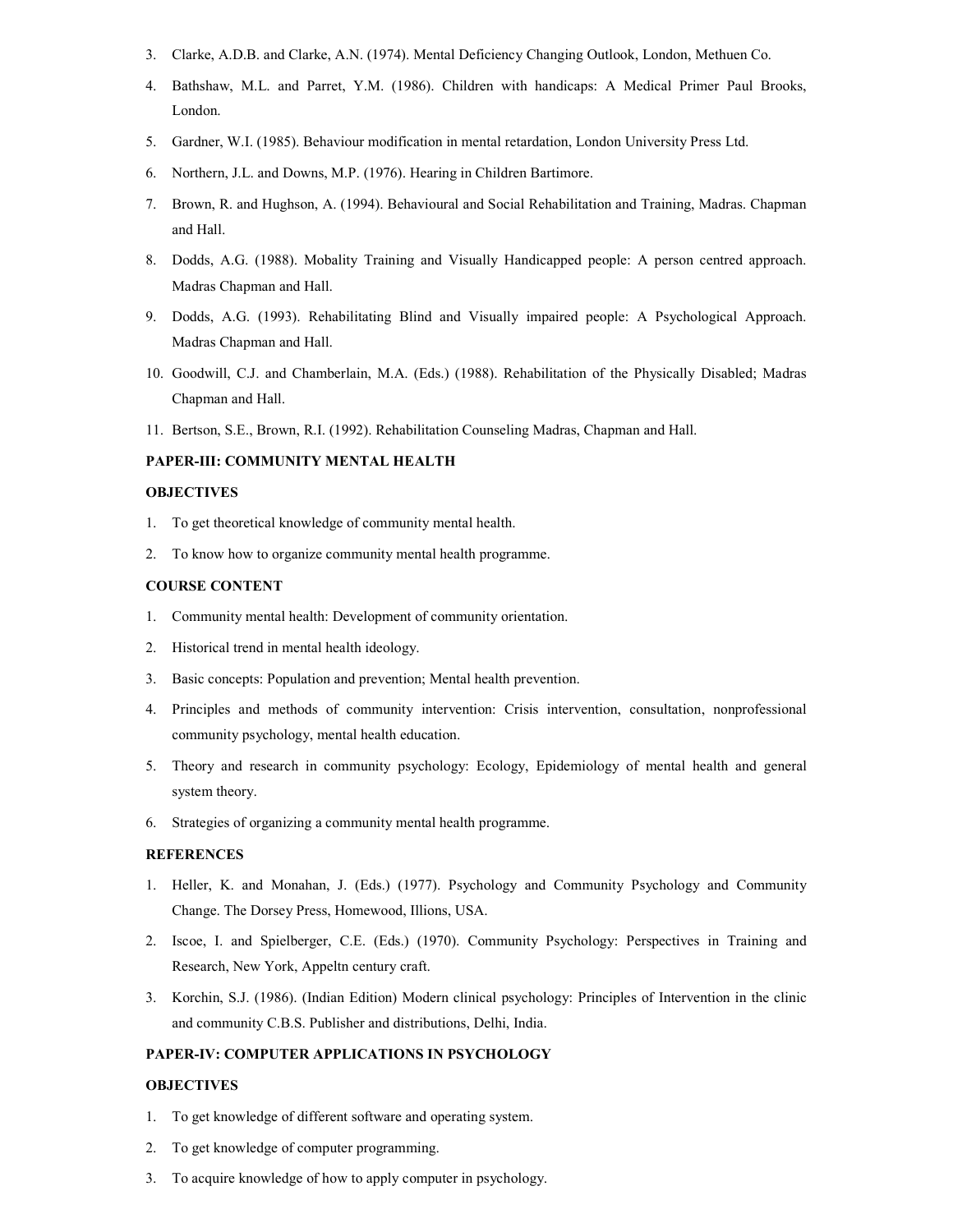# COURSE CONTENT

- 1. Introduction to Computers: Developmental history generation of computers, Characteristics of a computer, types of computers.
- 2. Computer Hardware: Organization of Computers, Peripheral devices, Input/Output devices, Memory system, Care of computer system, Peripheral and storage media.
- 3. Computers software and operating systems: Introduction of O.S., DOS and Windows (Brief Introduction), Word processing, Spreadsheets, Type of computer software, Relationship between hardware and software.
- 4. Developmental issues in the design of courseware: Role of multimedia courseware in education, authoring system and languages, Development of courseware through authoring tools, use of computers for educational management, library, examination.
- 5. Computer Networks (LAN, MAN and WAN) and topologies used in networking.
- 6. Common software tools: Graphical tools, Mathematical and Statistical tools, Presentation tool (Power point).
- 7. Data Base Management Systems: Basic concept of data base, Common DBMS commands, Expressions, Report, Label, Programming in foxpro, Brief introduction of Ms Access.

# **REFERENCES**

- 1. Bartee, T.C. (1975). Introduction to Computer Science. Mc Graw Hill.
- 2. Gerard, R.W. (1967). Computers and Education. Mc Graw Hill.
- 3. Rajaramanna V. (2015). Fundamental of Computer\_PHI.
- 4. Ram, V. (2000). Computer Fundamentals, New Age International Publishers Ltd.
- 5. Sinha, P.K. (2001). Computer Fundamentals, BPB Publication.
- 6. Tanenbaum, A.S. (2013). Computer Networks-PHI.
- 7. Perry, G. Microsoft Office-2001, Techmedia.
- 8. Habrakeni, J. Ms Office, 2001 (SBE)-Que.
- 9. Taxali, R.K. (2003). Foxpro-2.5 (DOS based) BPB Publication.

# PAPER-V: DISSERTATION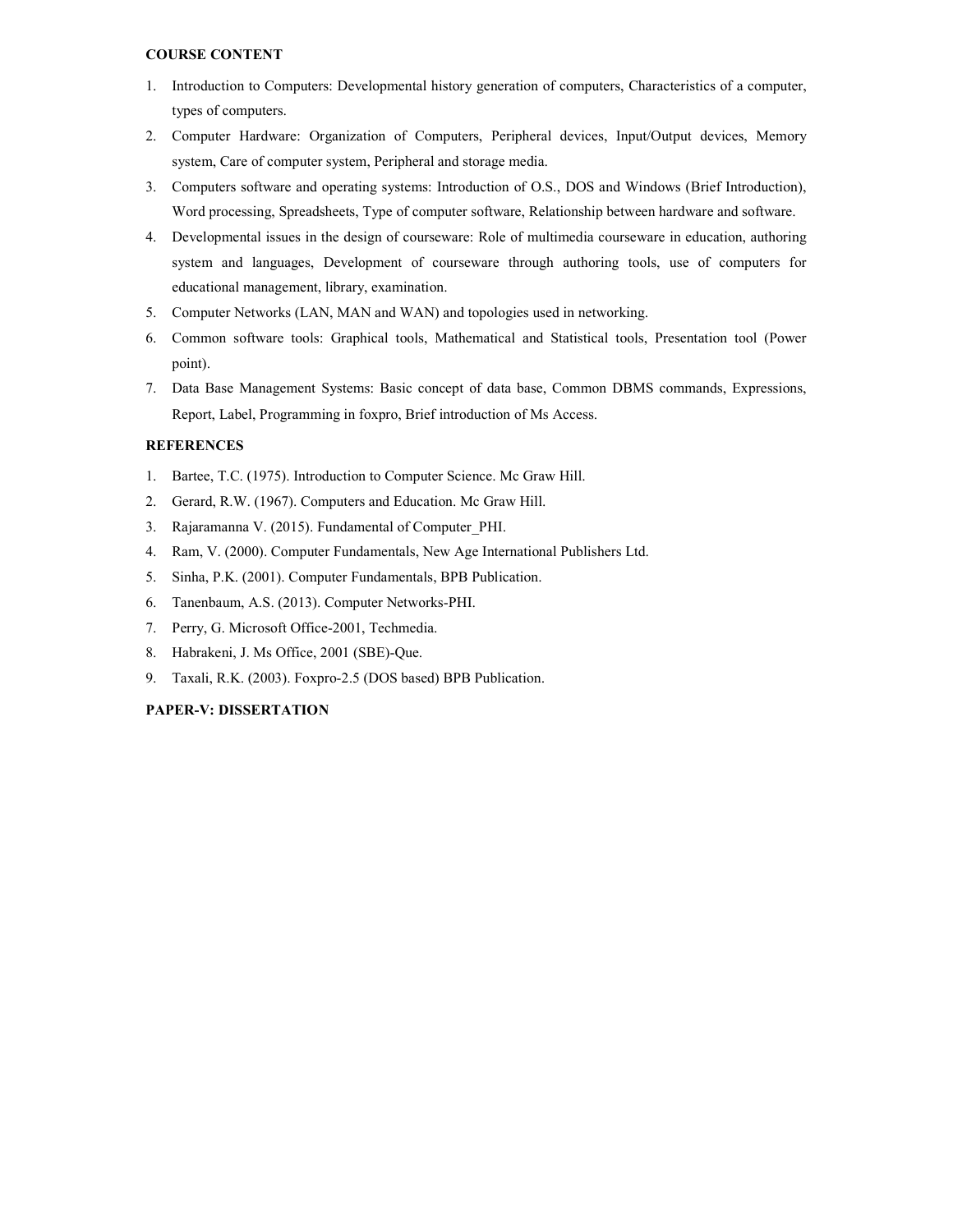# **Ordinance**

# 1. **Eligibility**

- 1.1 *Admission Criteria*: On the basis of merit
- 1.2 *Qualifying Examination*: Graduation with Psychology/ Home Science/ Biology, B. Ed. (Special Education) and M. Ed. (Special Education)
- 1.3 *Marks*: Graduation with 45% marks, however there shall be a relaxation of 5% marks for SC/ST candidates
- 2. **Duration of Course**: Two years (4 Semesters)
- 3. **Medium of Instruction**: Bilingual (Hindi & English)
- 4. **Curriculum**: Theory, Practice and Dissertation
- 5. **Attendance**: 75% in theory paper and 80% in practical

# 6. **Internal Assessments**:

- 6.1 *Internal Assessment* of 40% marks in each theory paper by teaching faculty (20 marks for two tests, 10 marks for two assignments and 10 marks for one seminar)
- 6.2 20% marks for internal assessment of practical
- 6.3 50% marks for internal assessment of dissertation

# 7. **Marks distribution**

| Paper           | <b>Title of Paper</b> | <b>Written Paper</b> |                            | <b>Internal</b>   | <b>Practical</b>           |                                      | Grand        |
|-----------------|-----------------------|----------------------|----------------------------|-------------------|----------------------------|--------------------------------------|--------------|
|                 |                       | <b>Duration</b>      | <b>Max</b><br><b>Marks</b> | <b>Assessment</b> | <b>Viva</b><br><b>Voce</b> | <b>Internal</b><br><b>Assessment</b> | <b>Total</b> |
| Paper I         |                       |                      |                            |                   |                            |                                      |              |
| <b>Paper II</b> |                       |                      |                            |                   |                            |                                      |              |
| Paper III       |                       |                      |                            |                   |                            |                                      |              |
| <b>Paper IV</b> |                       |                      |                            |                   |                            |                                      |              |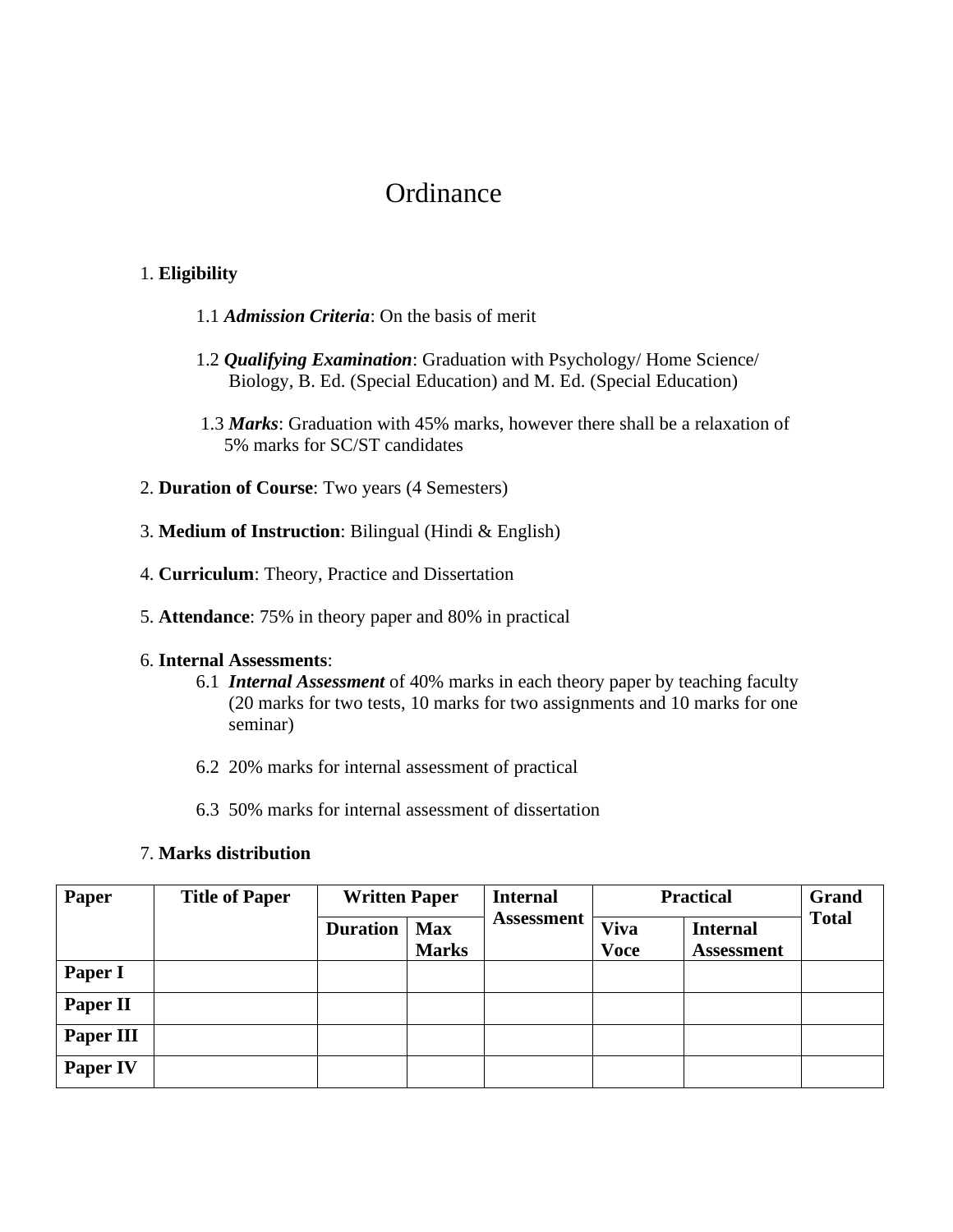| <b>Semester I</b> |
|-------------------|
|-------------------|

| Paper        | <b>Name of the Paper</b>                                         | External<br><b>Marks</b> | <i>Internal</i><br><b>Marks</b> | <b>T</b> otal<br><b>Marks</b> |
|--------------|------------------------------------------------------------------|--------------------------|---------------------------------|-------------------------------|
| $\bf{I}$     | Cognitive Psychology                                             | 60                       | 40                              | 100                           |
| $\mathbf{I}$ | Psychology of Personality                                        | 60                       | 40                              | 100                           |
| III          | <b>Biological Foundations of Behavior and</b><br>Neuropsychology | 60                       | 40                              | 100                           |
| IV           | Methods of Behavioral Research- I                                | 60                       | 40                              | 100                           |
| V            | Practical<br>(Tests and Experiments)                             |                          | 20                              | 100                           |

**Semester II**

| Paper        | <b>Name of the Paper</b>                                              | External<br><b>Marks</b> | <i>Internal</i><br><b>Marks</b> | <b>T</b> otal<br><b>Marks</b> |
|--------------|-----------------------------------------------------------------------|--------------------------|---------------------------------|-------------------------------|
| $\mathbf I$  | <b>Applied Social Psychology</b>                                      | 60                       | 40                              | 100                           |
| $\mathbf{I}$ | Psychopathology                                                       | 60                       | 40                              | 100                           |
| III          | Psychodiagnosis                                                       | 60                       | 40                              | 100                           |
| IV           | Methods of Behavioral Research-II                                     | 60                       | 40                              | 100                           |
| V            | Practical<br>(Psychopathological and Psychodiagnotic<br>Case Studies) |                          | 20                              | 100                           |

# **Semester III**

| Paper        | <b>Name of the Paper</b>                  | External<br><b>Marks</b> | <i>Internal</i><br><b>Marks</b> | <b>Total</b><br><b>Marks</b> |
|--------------|-------------------------------------------|--------------------------|---------------------------------|------------------------------|
| L            | Developmental Psychology                  | 60                       | 40                              | 100                          |
| $\mathbf{I}$ | Organizational Behavior                   | 60                       | 40                              | 100                          |
| III          | Psychology of Learning Disability         | 60                       | 40                              | 100                          |
| IV           | Clinical Psychology of Childhood Disorder | 60                       | 40                              | 100                          |
| V            | Practical                                 |                          |                                 | 100                          |